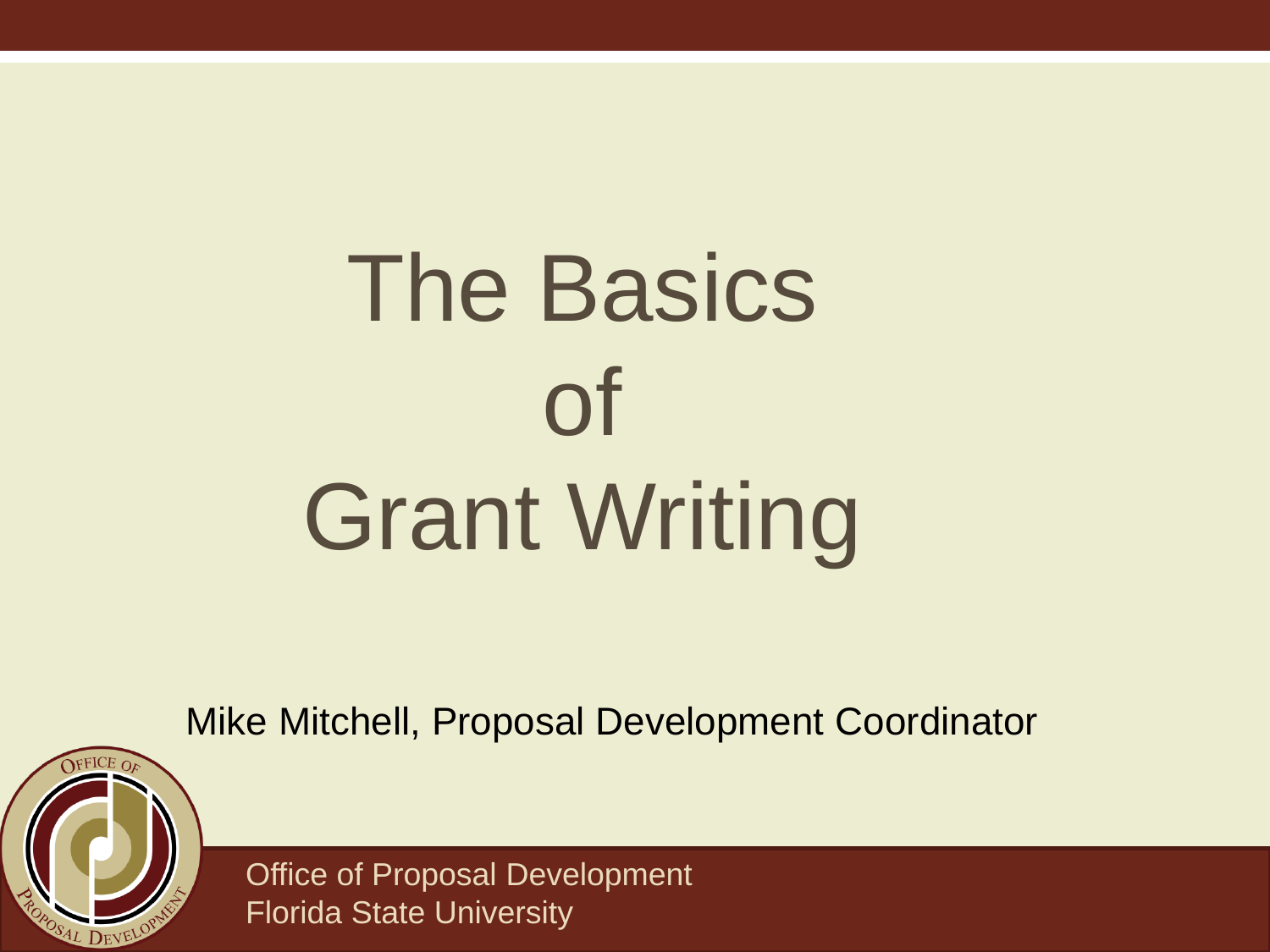### About Me

- Grants Consultant for FSU Faculty
- Former Program Manager for Florida Office of Energy
- Received ~\$17 million funding from US Department of Energy and Department of **Agriculture**
- Background in Alternative Fuel Vehicles, Renewable Energy, and Sustainability Policy/Programs



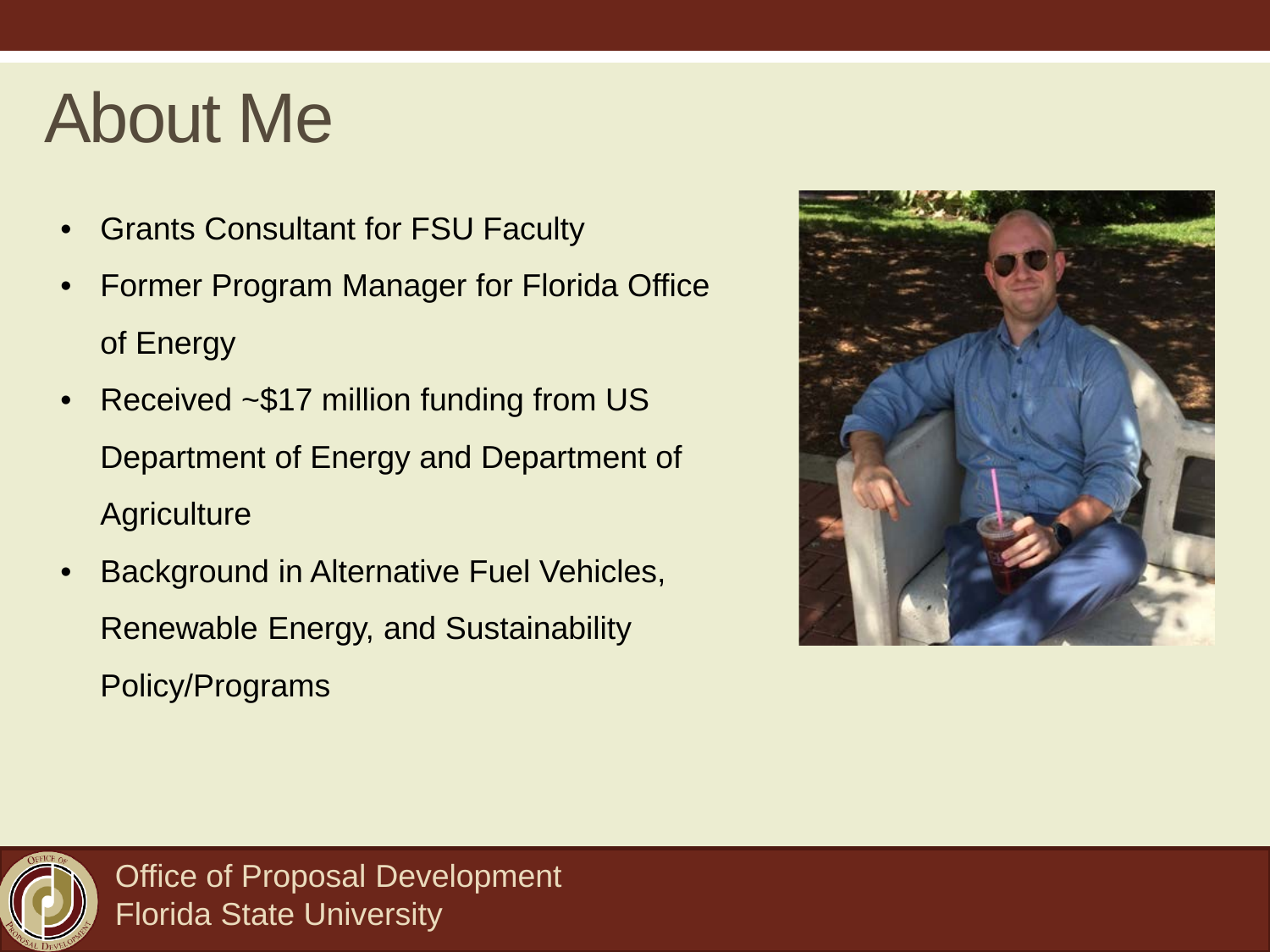## Agenda

#### • **The Players**

- The Funders
- The Reviewers
- The Applicant

#### • **The Planning**

- Ideas
- Finding funding
- Timeline
- Outline

#### • **The Proposal**

- Questions to answer
- SMART goals
- Budgeting
- Rules and Regulations

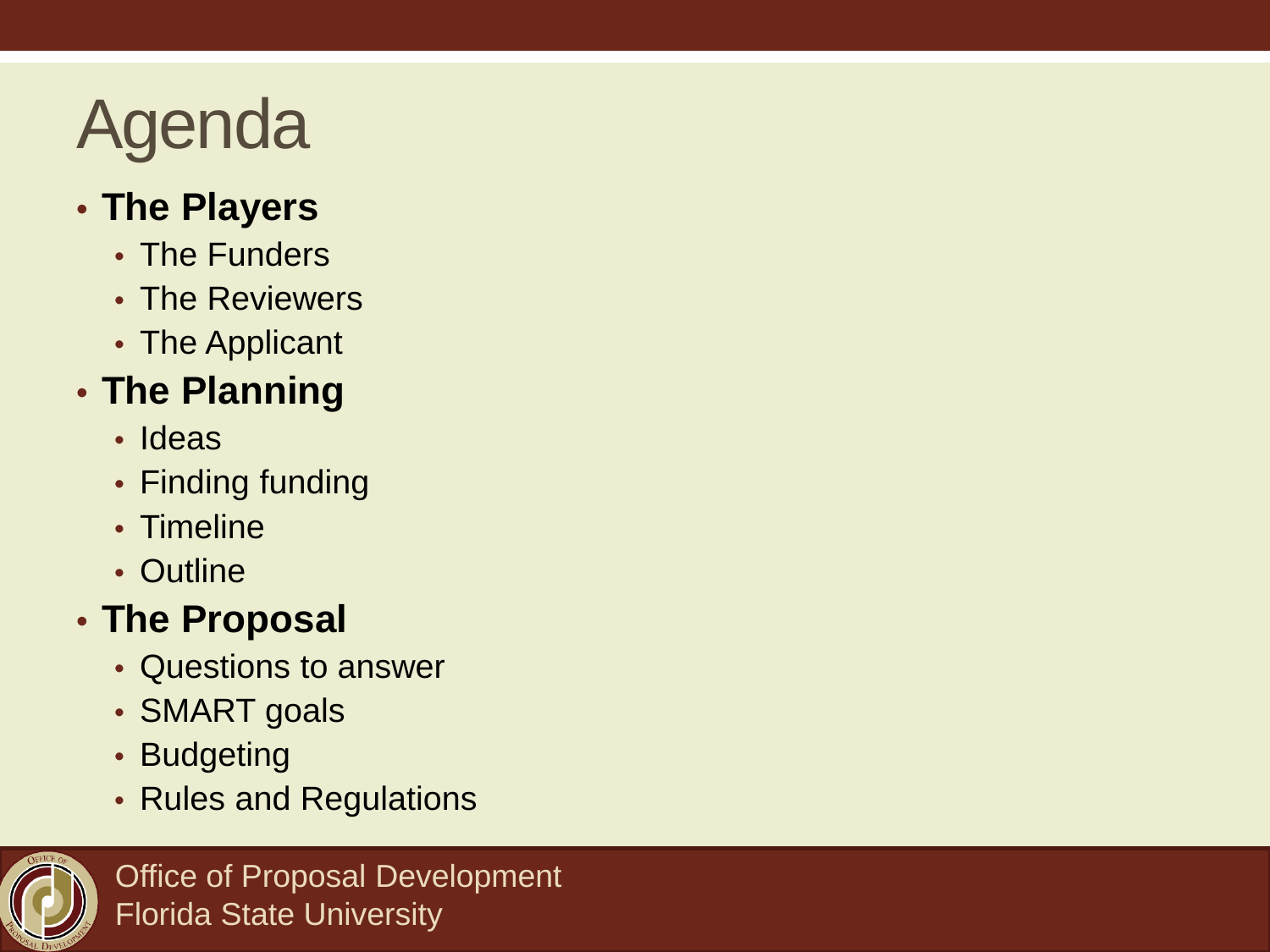# **GOOD IDEAS DO NOT GET FUNDED**

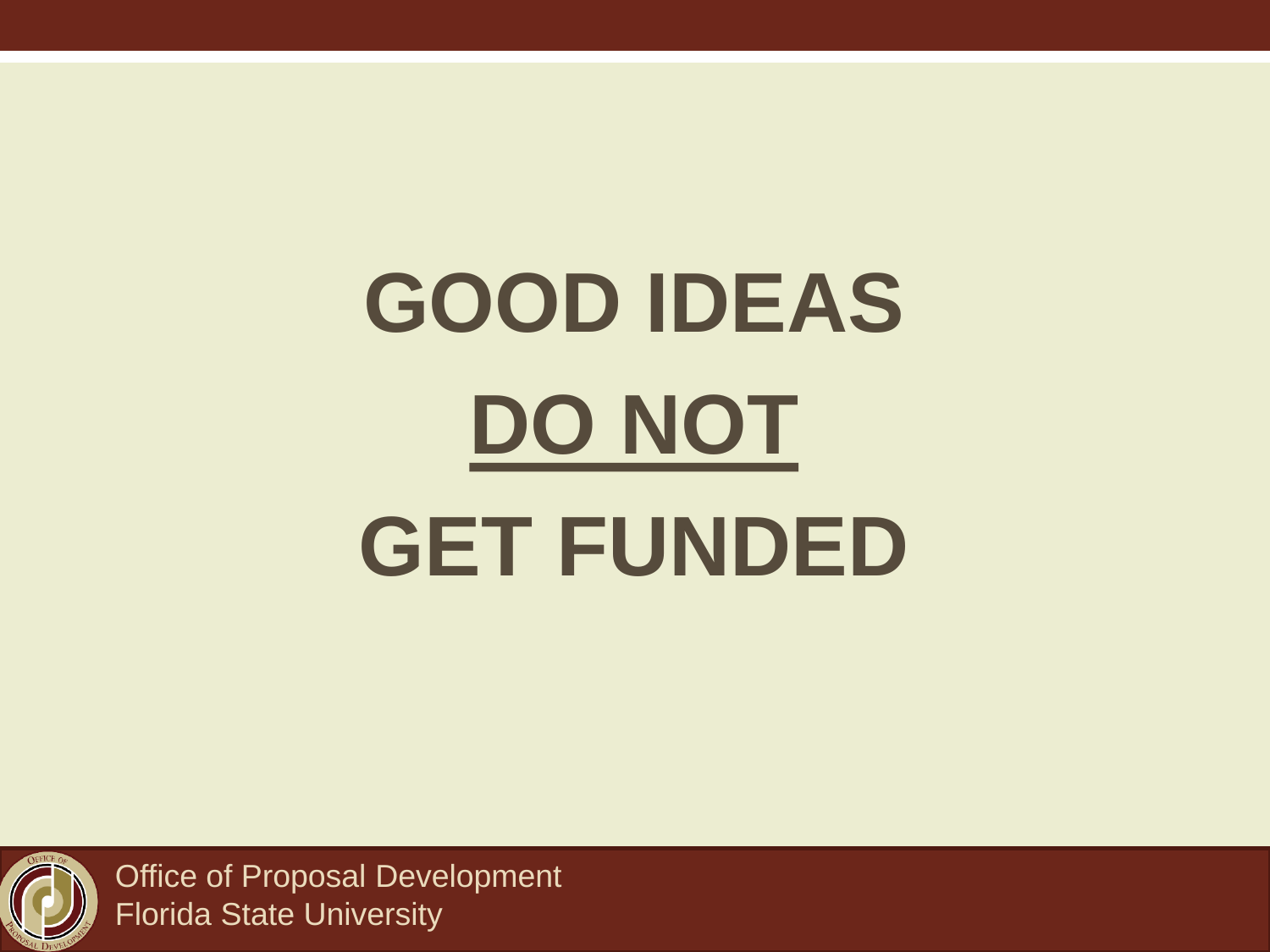## **GOOD IDEAS**  *THAT ADVANCE THE FUNDER'S AGENDA*  **GET FUNDED**

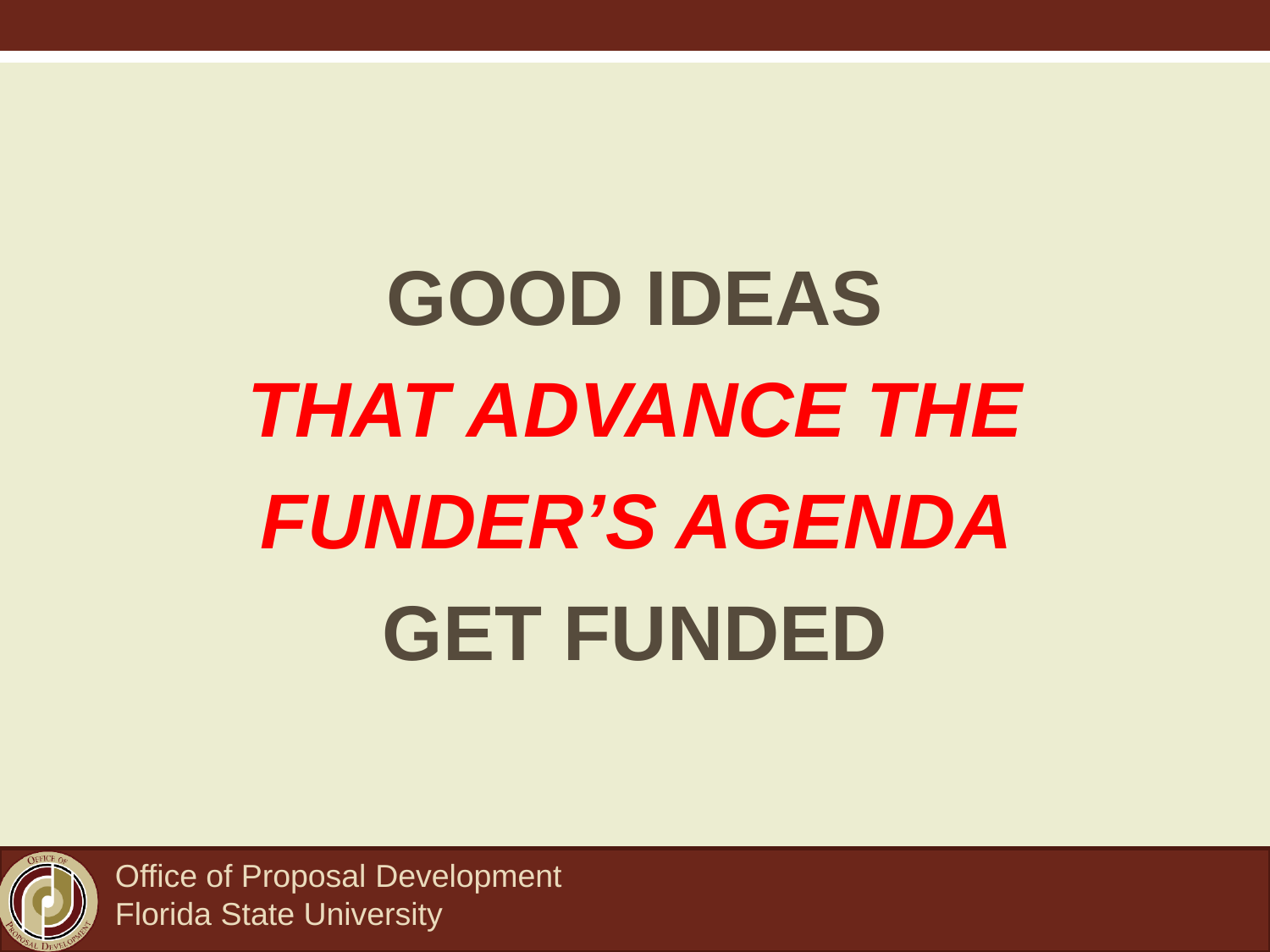### The Funders

- "Select projects that will enable us to achieve our goals"
- Your project must be a good fit for the funder's priorities.
- You must understand these priorities BEFORE you start writing a proposal.
- Look at:
	- Funder's Website (About Us, Priorities, History, etc.)
	- Strategic or Annual Reports
	- Speeches/Presentations by Top Officials
	- Previous Awards or Awardees
	- The Funding Opportunity Announcement

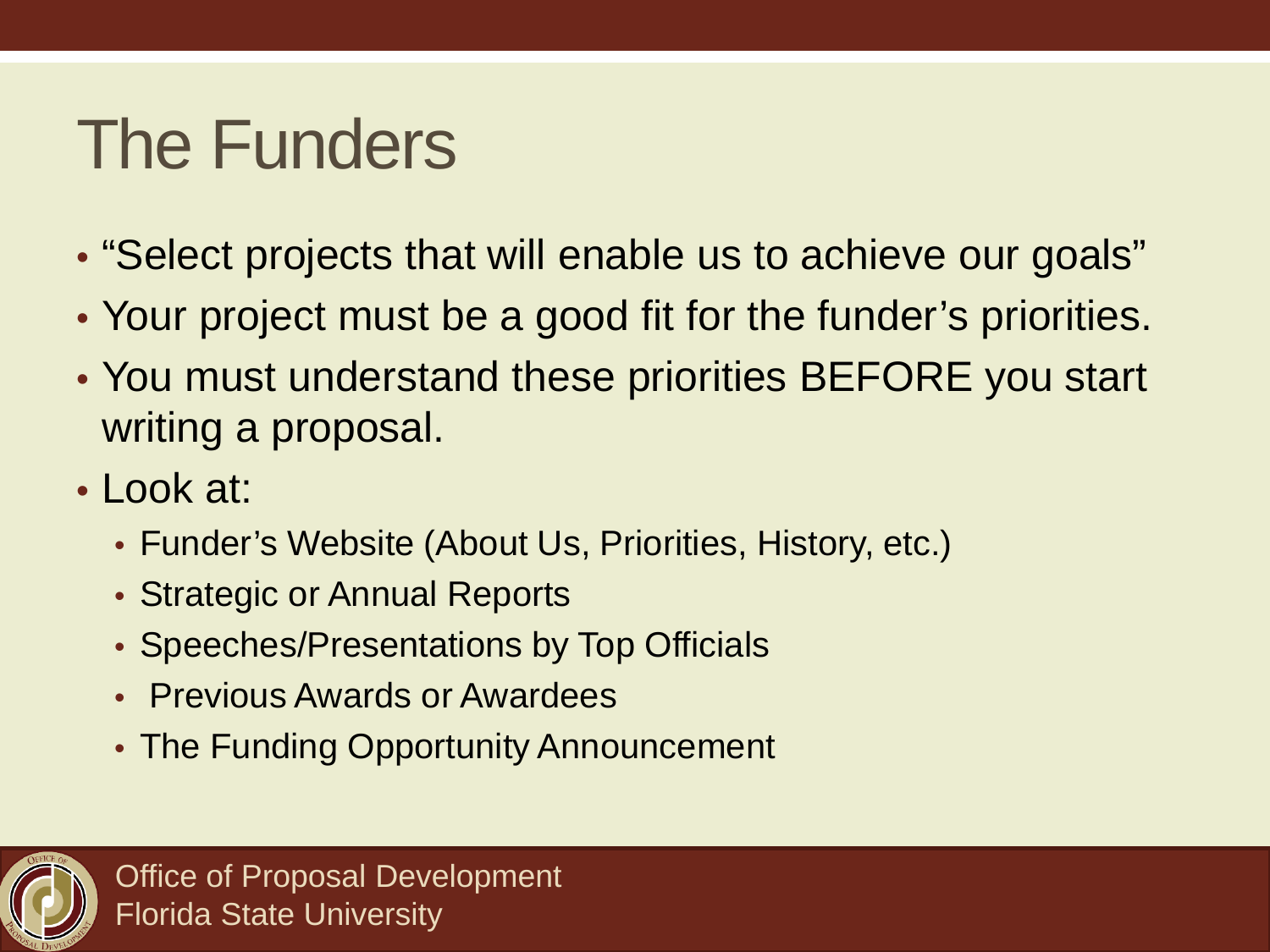## The Reviewer's

- Two Types of Reviewers:
	- Type 1: Works for the Funding Agency
		- Motivation: Select projects that have a high likelihood of achieving the funding agency's priorities, and make their organization look good.
	- Type 2: Volunteer or "Voluntold"
		- Motivation: "Let's get this over with, but do a good job"
- Reviewers (usually):
	- Are not experts in your *specific* area of research
	- Have to read a lot of proposals in a relatively short time
	- **Form an opinion on the first page and look for reasons to validate that decision**

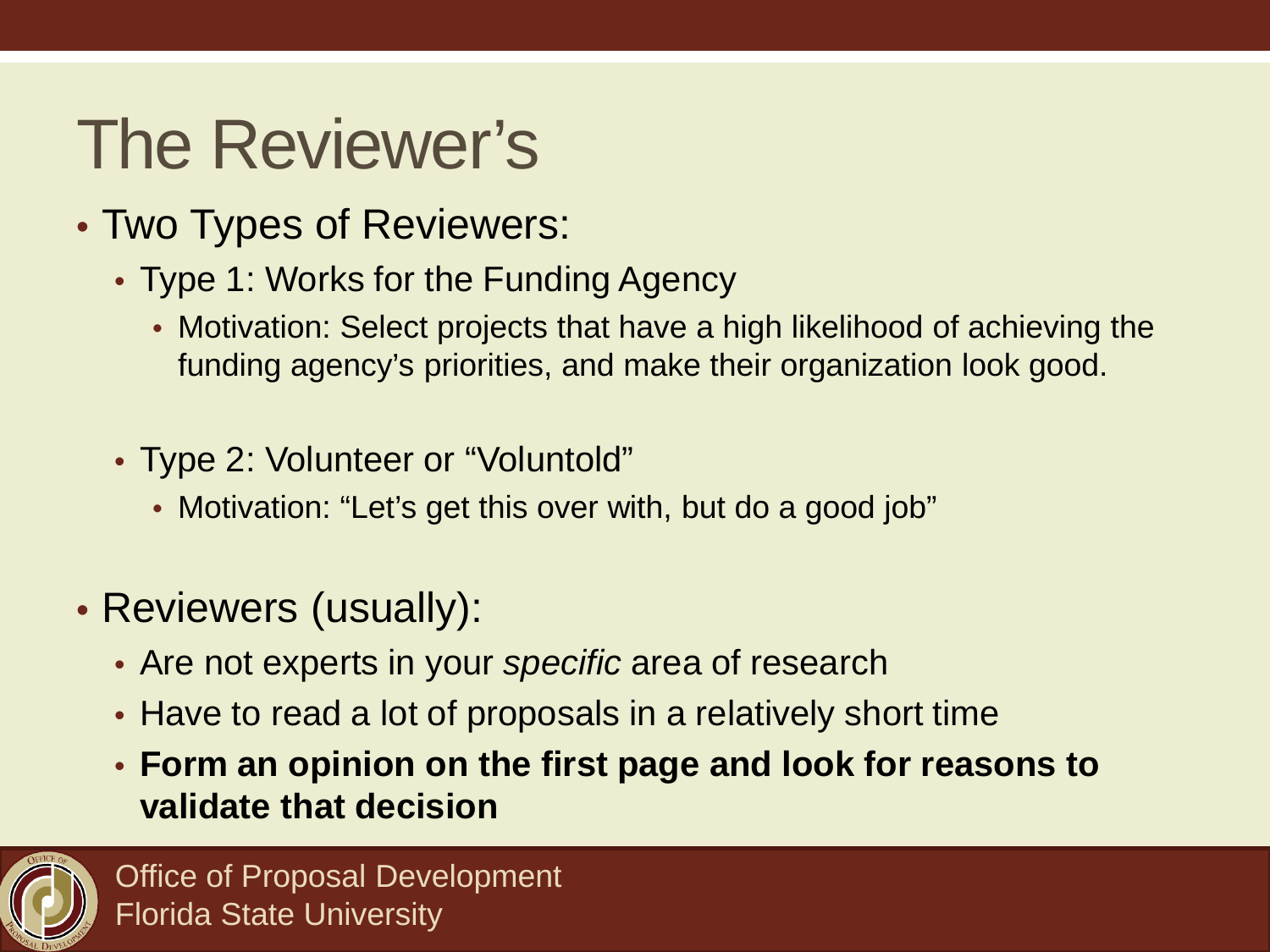## The Applicant

- Motivation = "\$\$\$\$\$\$\$\$\$\$\$"
- This is a sales pitch, you are selling yourself/your research
- You need to **convince** the reviewers, and the funder, that your idea:
	- 1. Is viable and has intellectual merit
	- 2. Fits the funder's agenda and goals
	- 3. Is better than the other proposals submitted

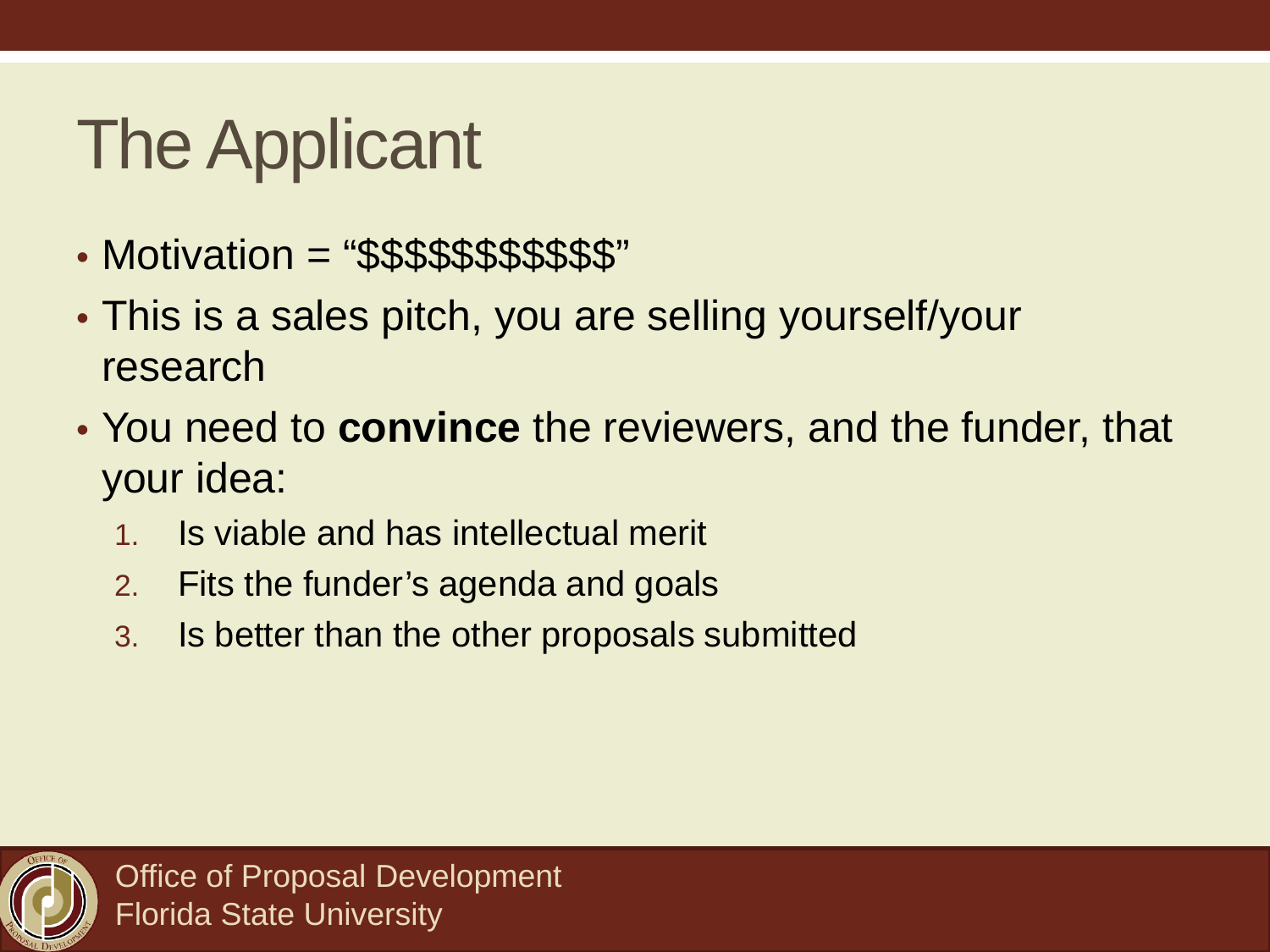# The Planning

*By failing to prepare, you are preparing to fail.*

- Ben Franklin

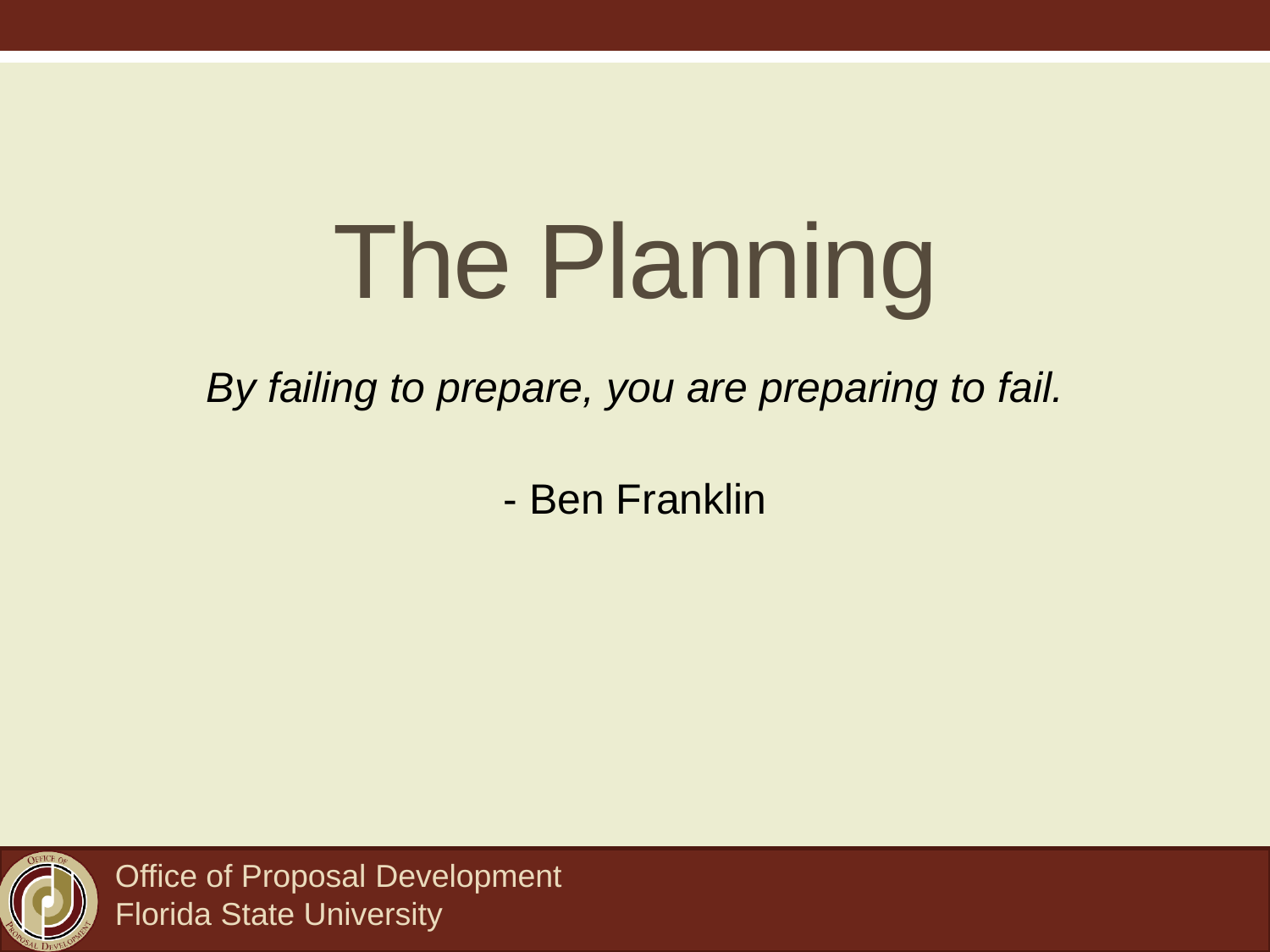## Find Funding

- Pivot
	- Searchable database of public and private funding opportunities
	- Set up saved searches
	- Find collaborators



- Contact Kate Herron (kherron2@fsu.edu) with any questions
- Office of Proposal Development
	- OPD farms out targeted, external funding opportunities
		- Based off of your Pivot profile
			- Keep your Pivot profile up-to-date
	- Council on Research and Creativity
		- Internal, "seed" funding
	- More on OPD website under "Funding Opportunities"



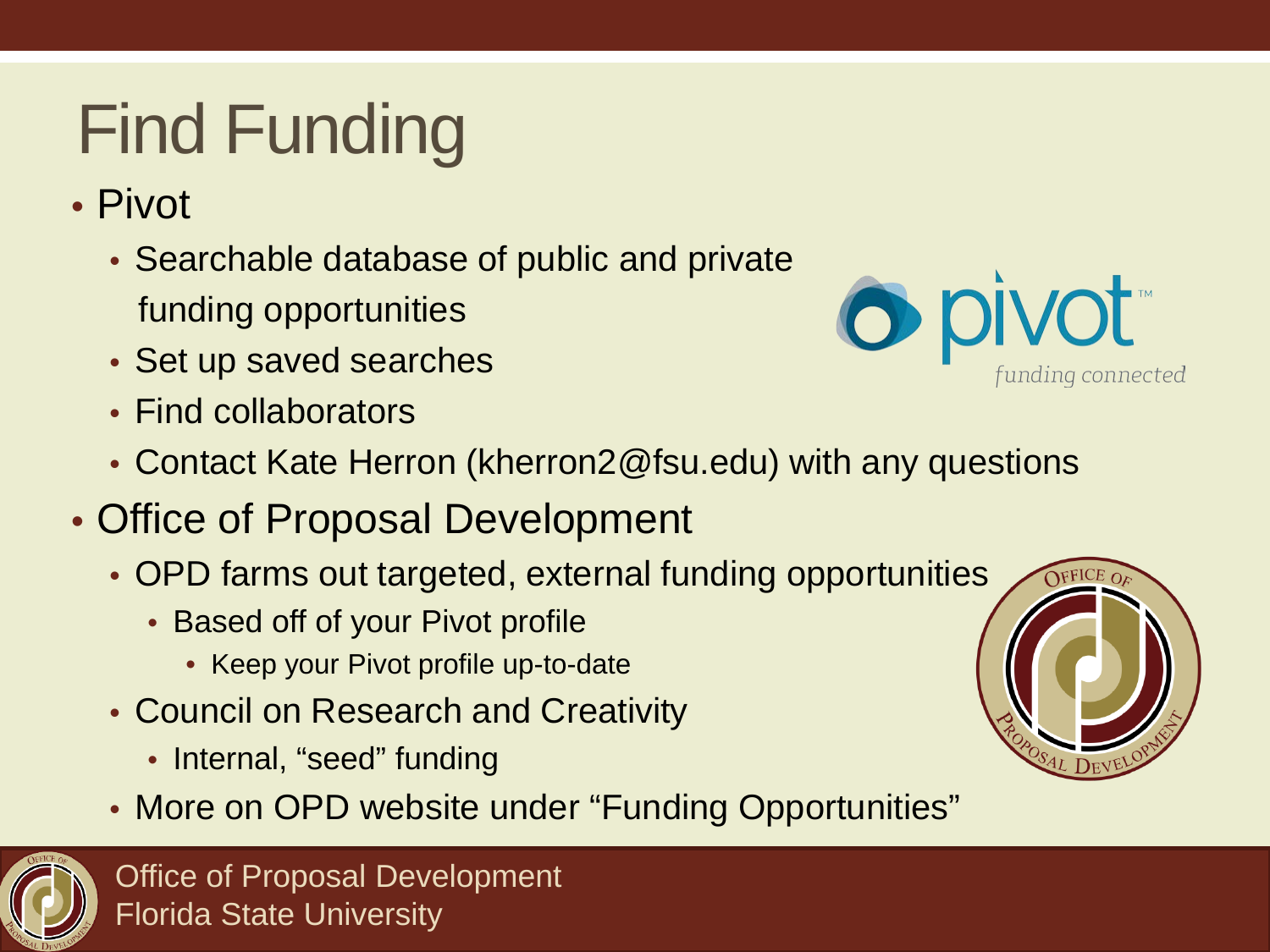## Read the Funding Opportunity

### • **Are you eligible?**

- When is it due?
- Who is the Program Officer?
	- Do you know them, or have you talked to them before?
- How many awards will be made?
- What is the maximum award amount?
- Is cost-share required?
- **Is it a limited submissions program?**
- **Read the description specifically for the kinds of projects they are looking for**

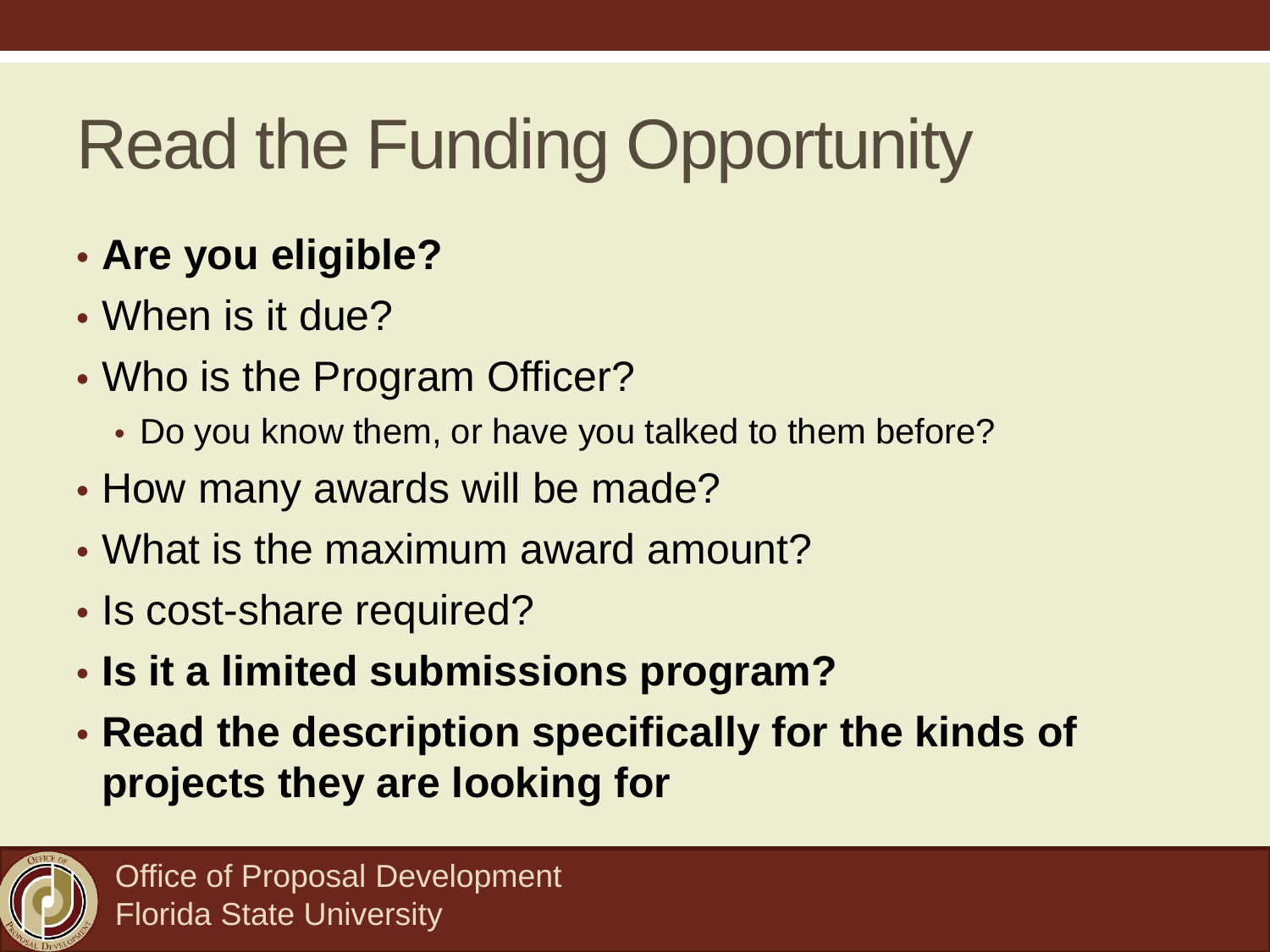### Read and Understand the Review Criteria

- Will be listed either in the funding opportunity, or on the funder's website
- Can't write a proposal until you know what you'll be graded on
- **Write with the intention of providing certain lines that can specifically fulfill certain criteria**

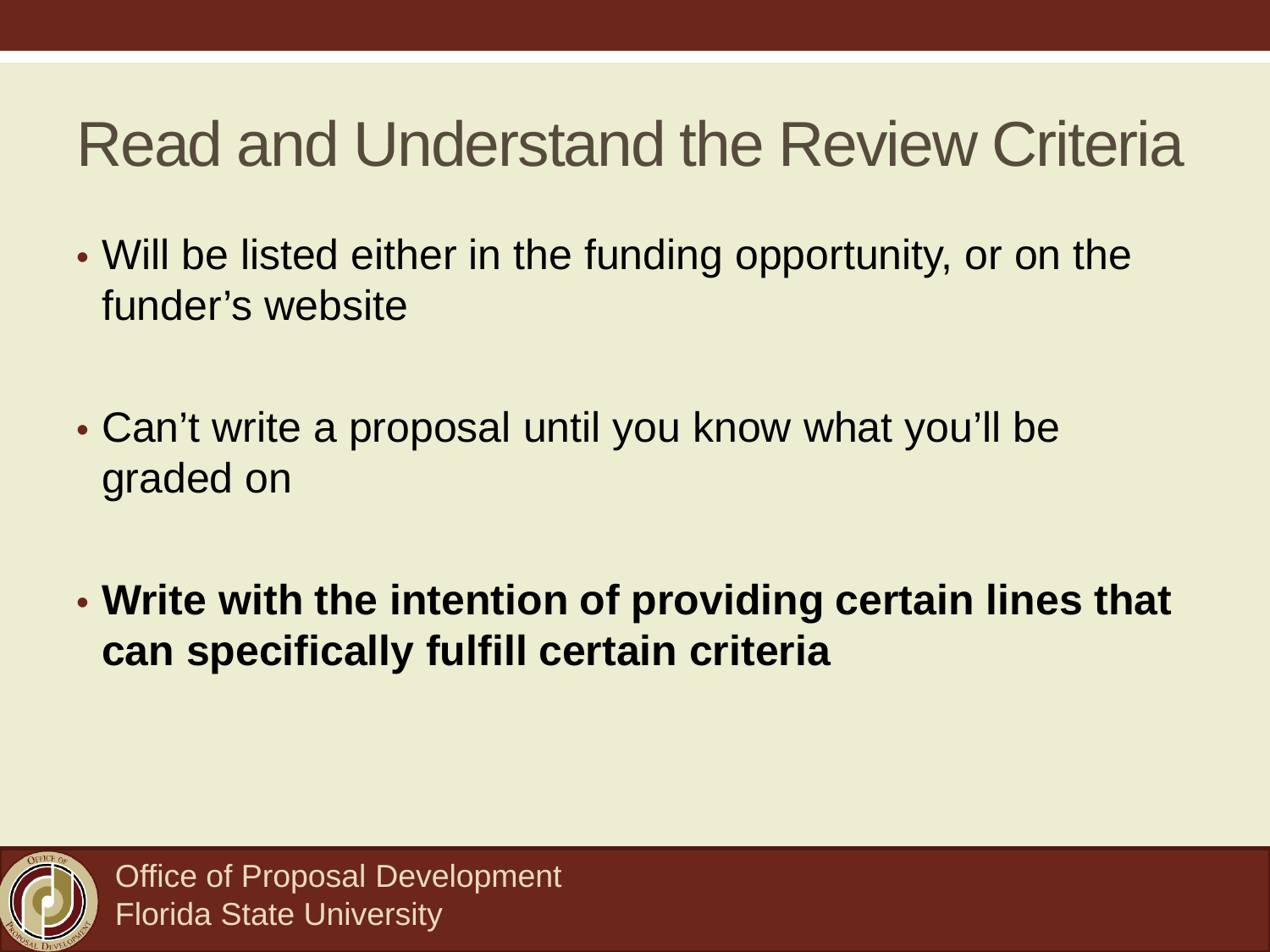## Identify Collaborators

- Is this a 1-person project, or do you need a team?
- Have you worked with someone before who would be a good fit for this project?
- Do you want to participate in a team, but not necessarily lead?
- Is this an FSU FOCUS Program?
	- If so, add your name to the interested parties list on OPD's website

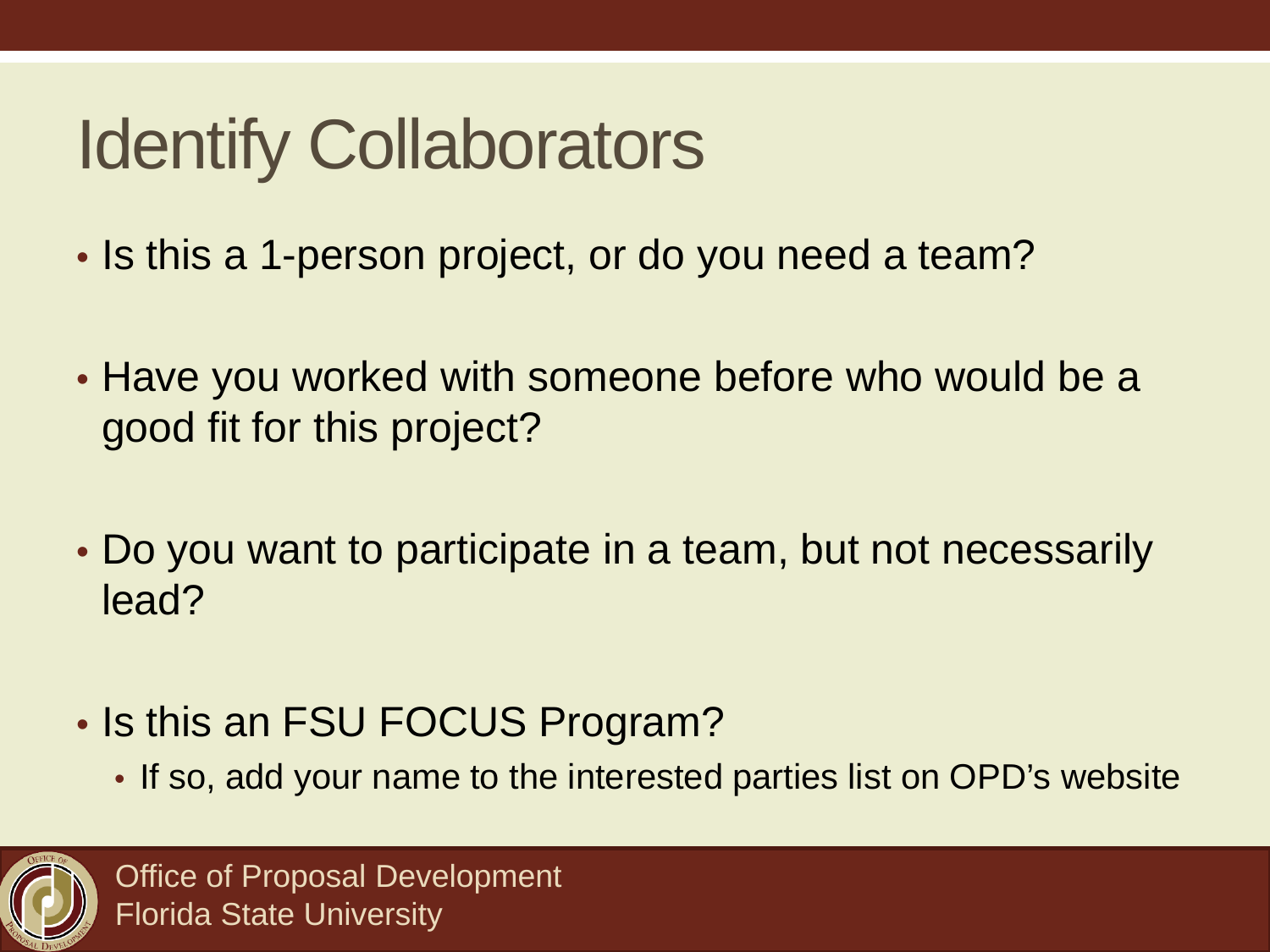## Identify Necessary Resources

- Do you have (or need) preliminary data?
- Do you have the necessary equipment for the project?
- How will you meet cost-share requirement?
- If it is a team project, would you like OPD coordinating assistance?
- Have you identified an editor?

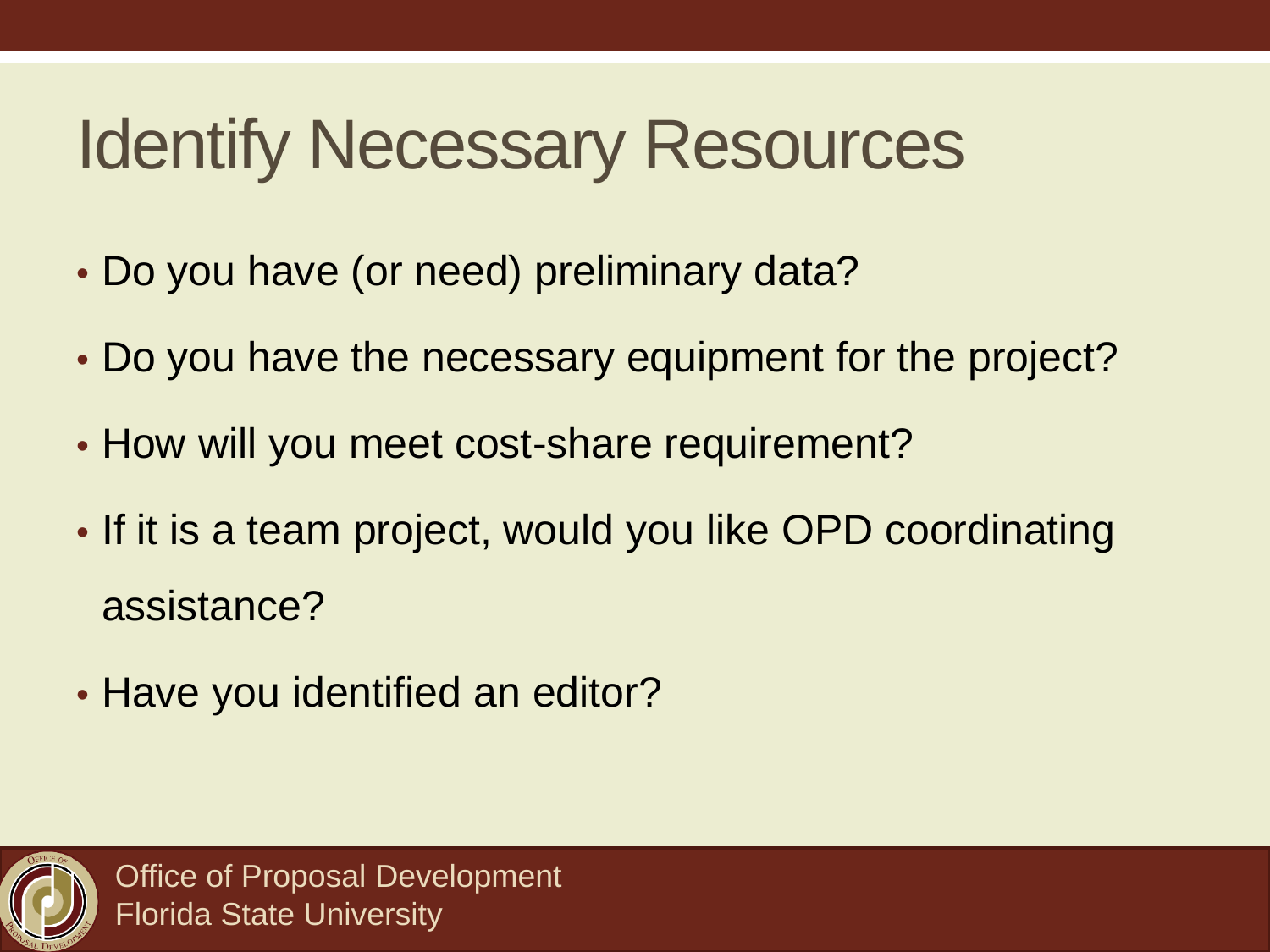## Other Considerations

- Start as early as possible
	- Some programs are offered at relatively consistent intervals (e.g. due dates every May)
	- Other programs issue a "Notice of Intent" several months prior to the funding opportunity.
- Is this the RIGHT opportunity for you?
	- Have you published any papers on this topic?
	- Do you have a history of funding with this agency?
	- Do you have the time to commit to writing a good proposal?
	- Do you have the time to commit to conduct the project?

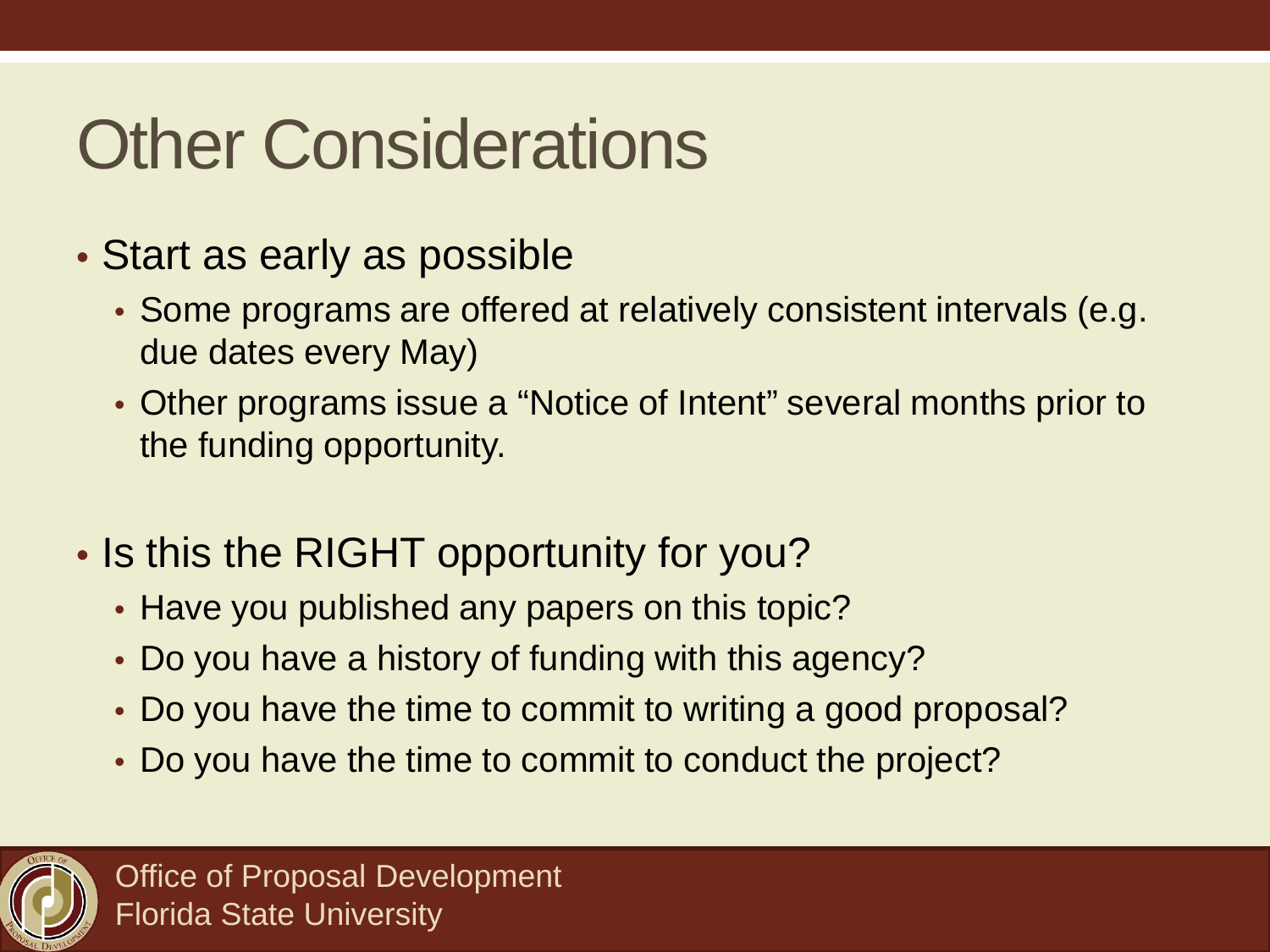# The Proposal

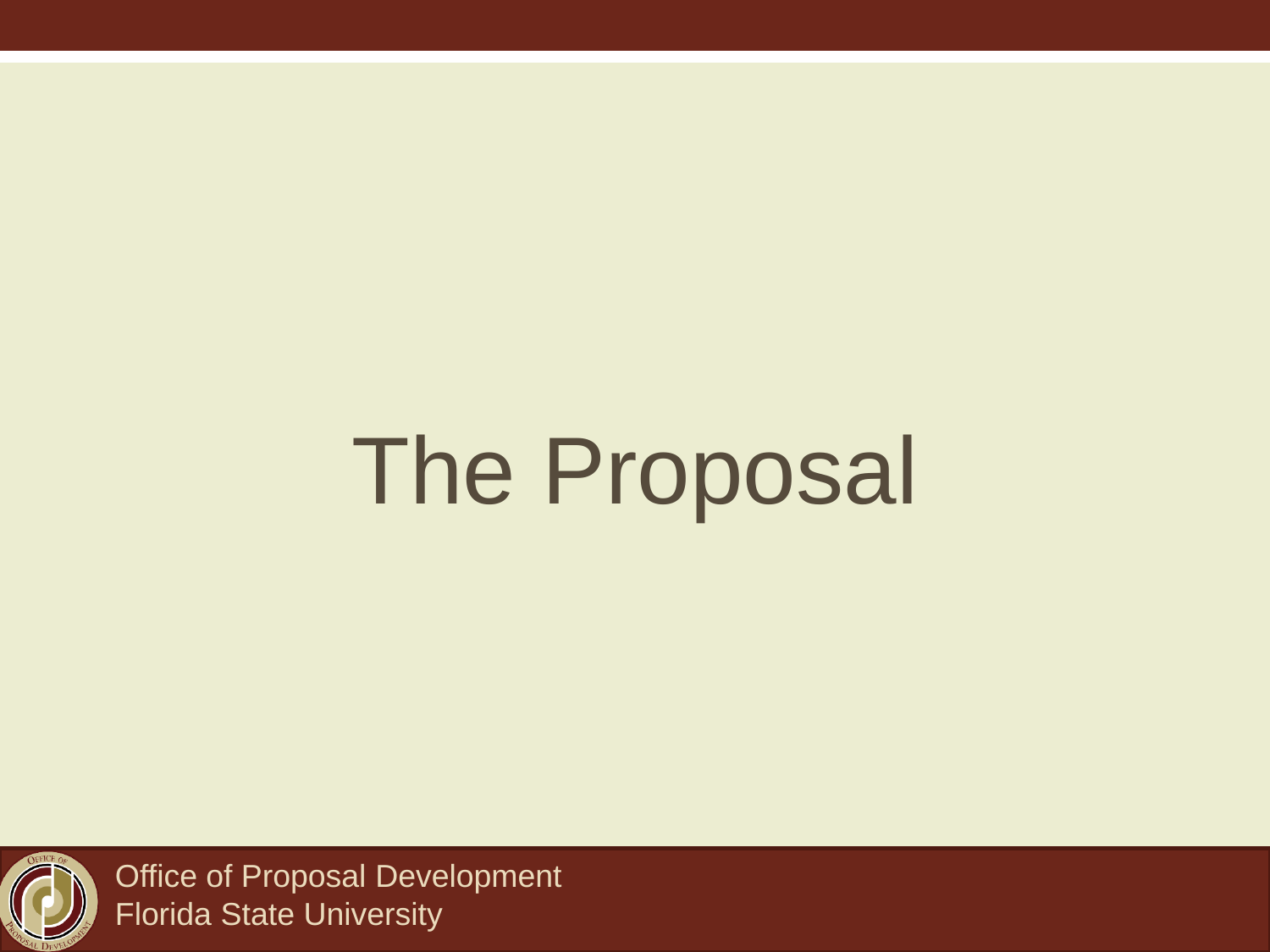### Heilmeier's Catechism

•Series of questions attributed to former DARPA program manager George Heilmeier.

•Every proposal, regardless of agency, needs to answer these questions.

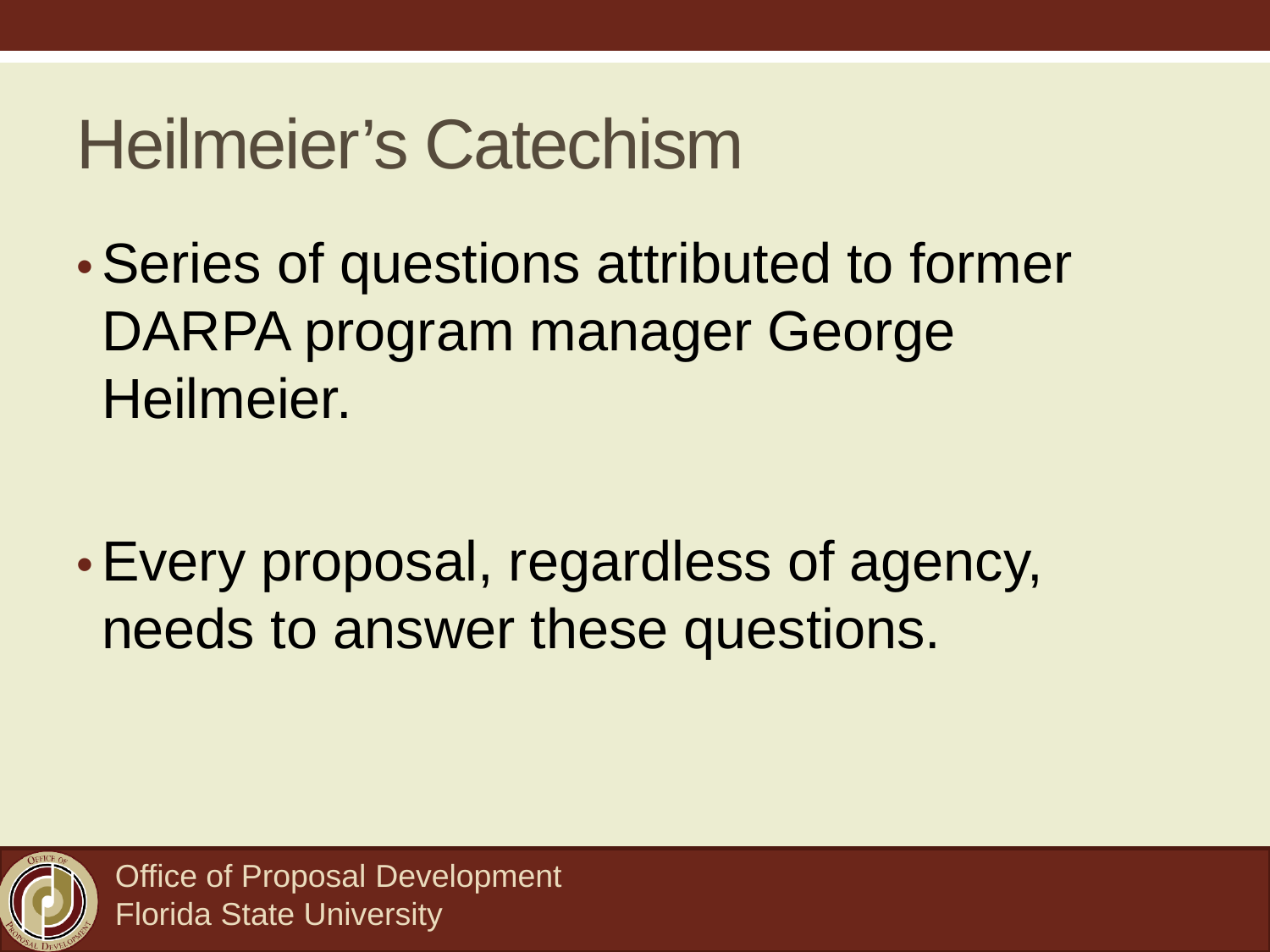## #1: What are you trying to do?

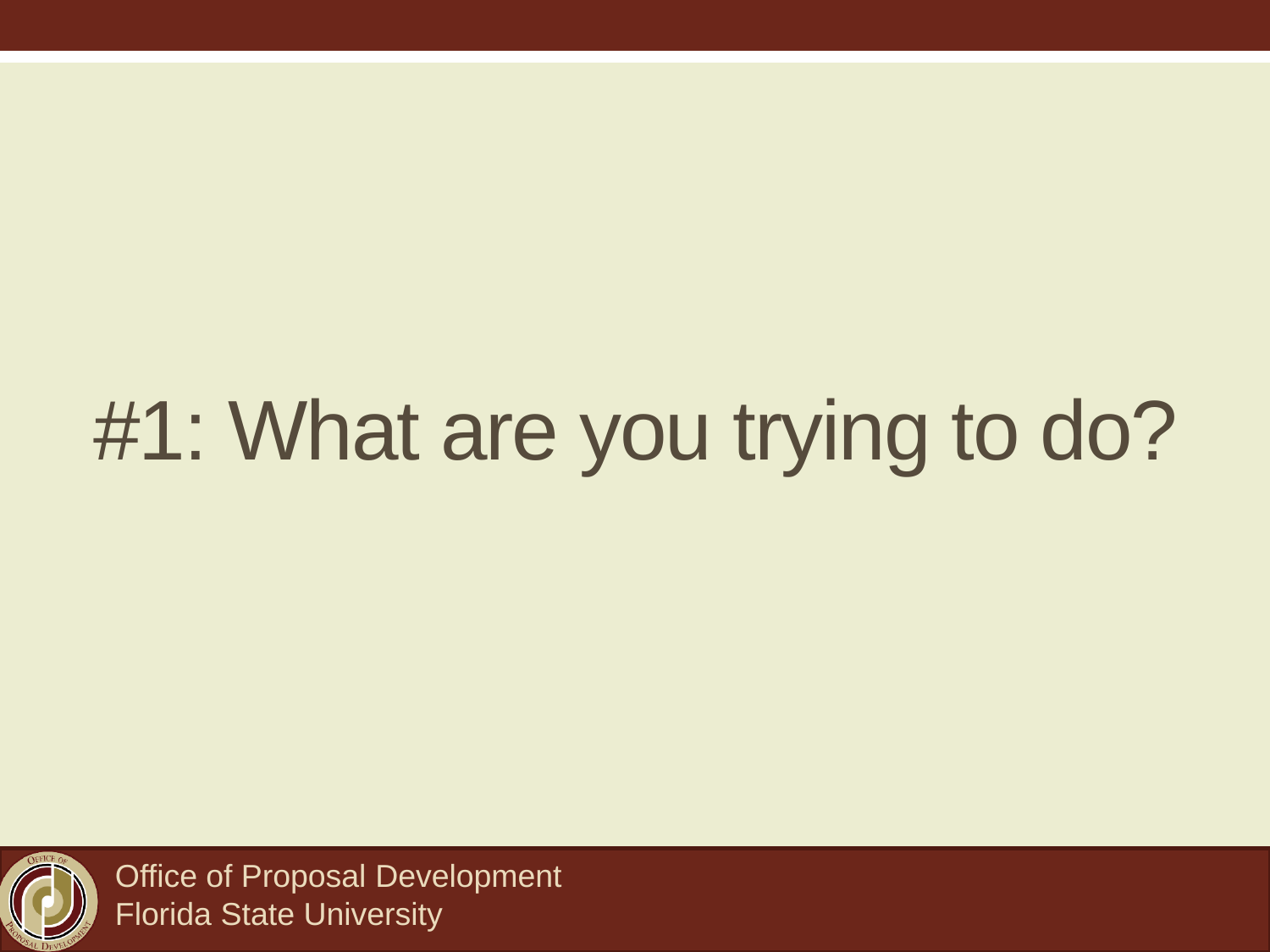## # 2: How is it done today, and what are the limits of current practice?

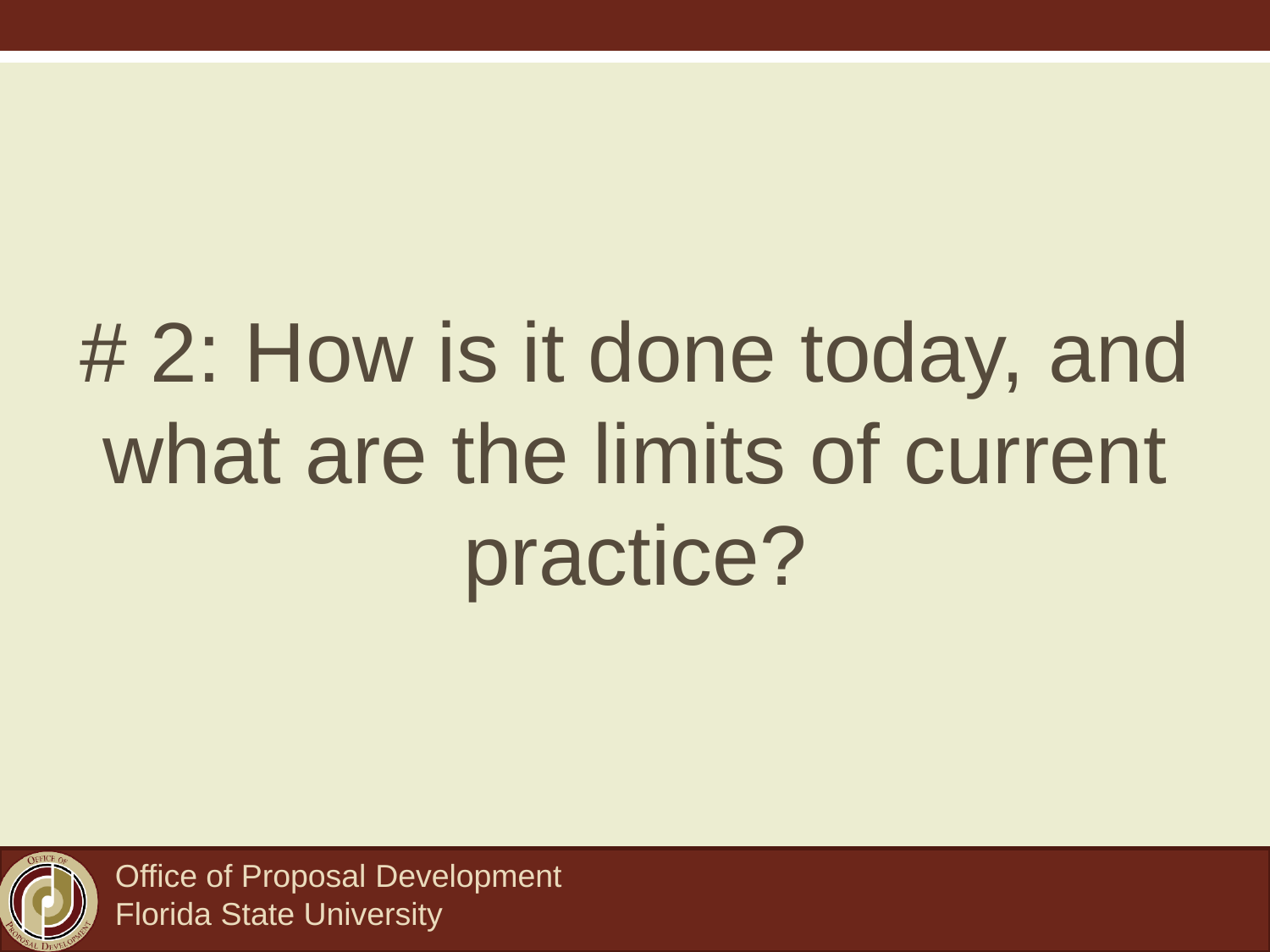## #3: What's new in your approach and why do you think it will be successful?

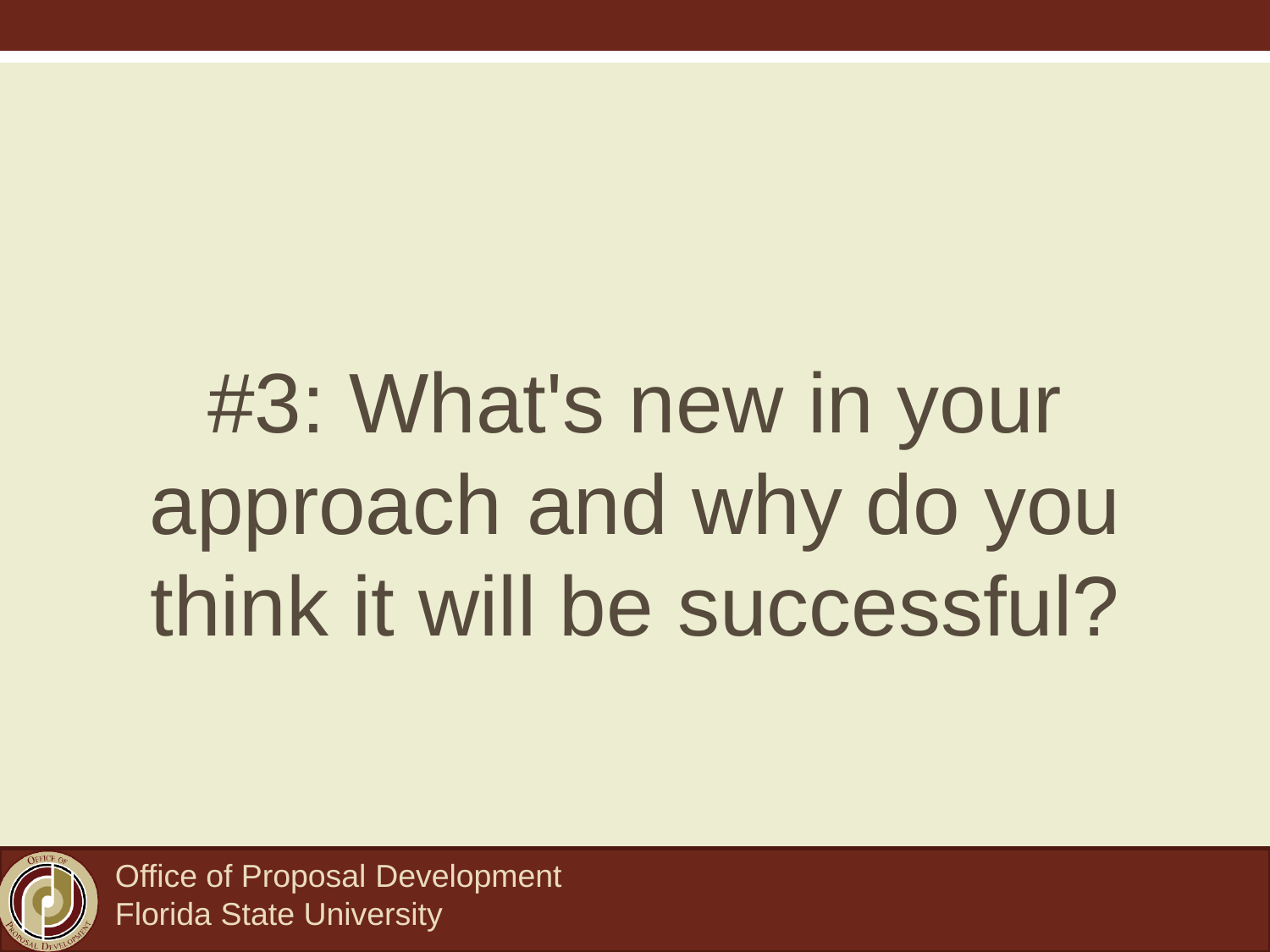## #4: Who cares? If you're successful, what difference will it make?

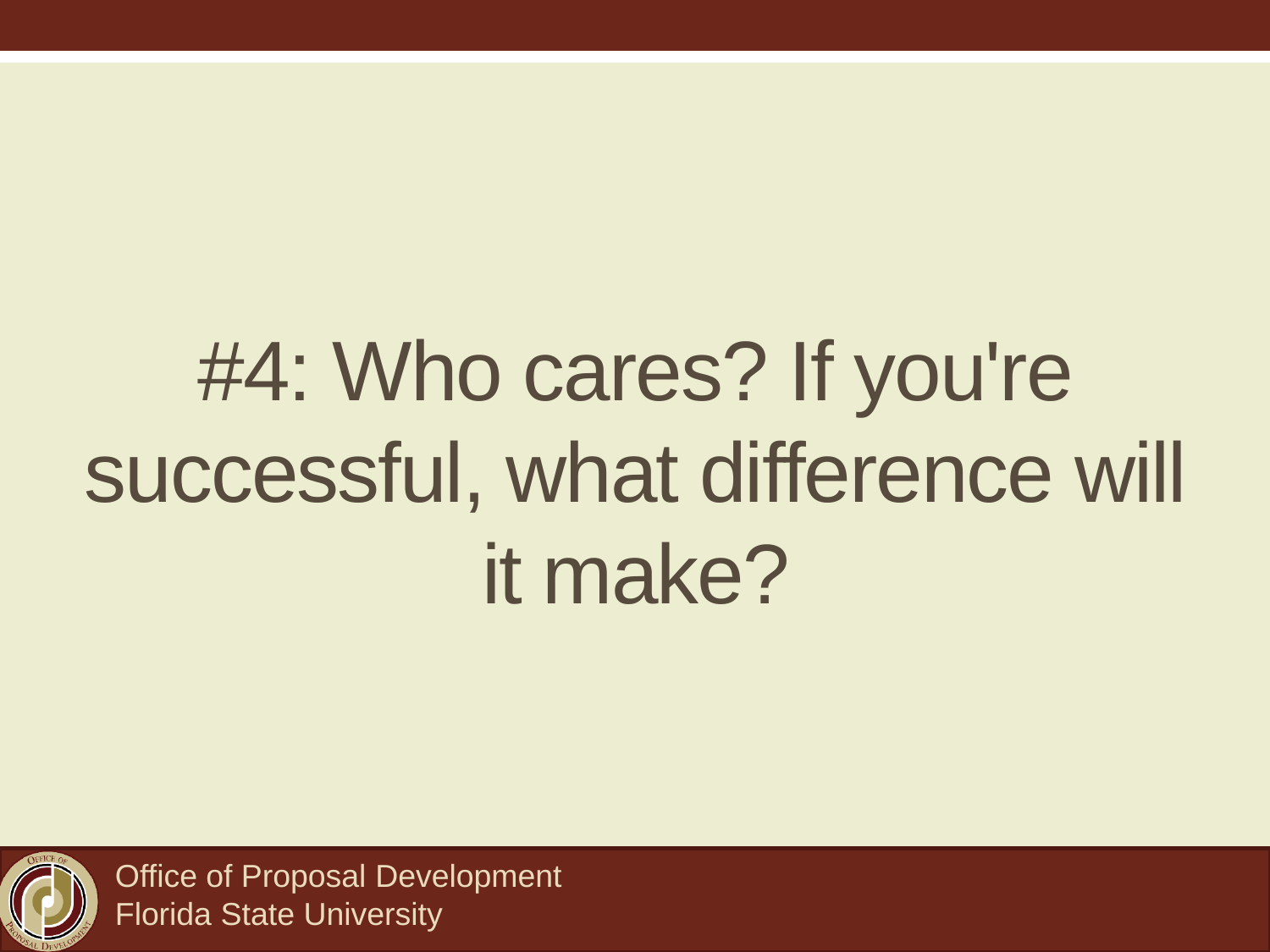## #5: What are the risks and the payoffs?

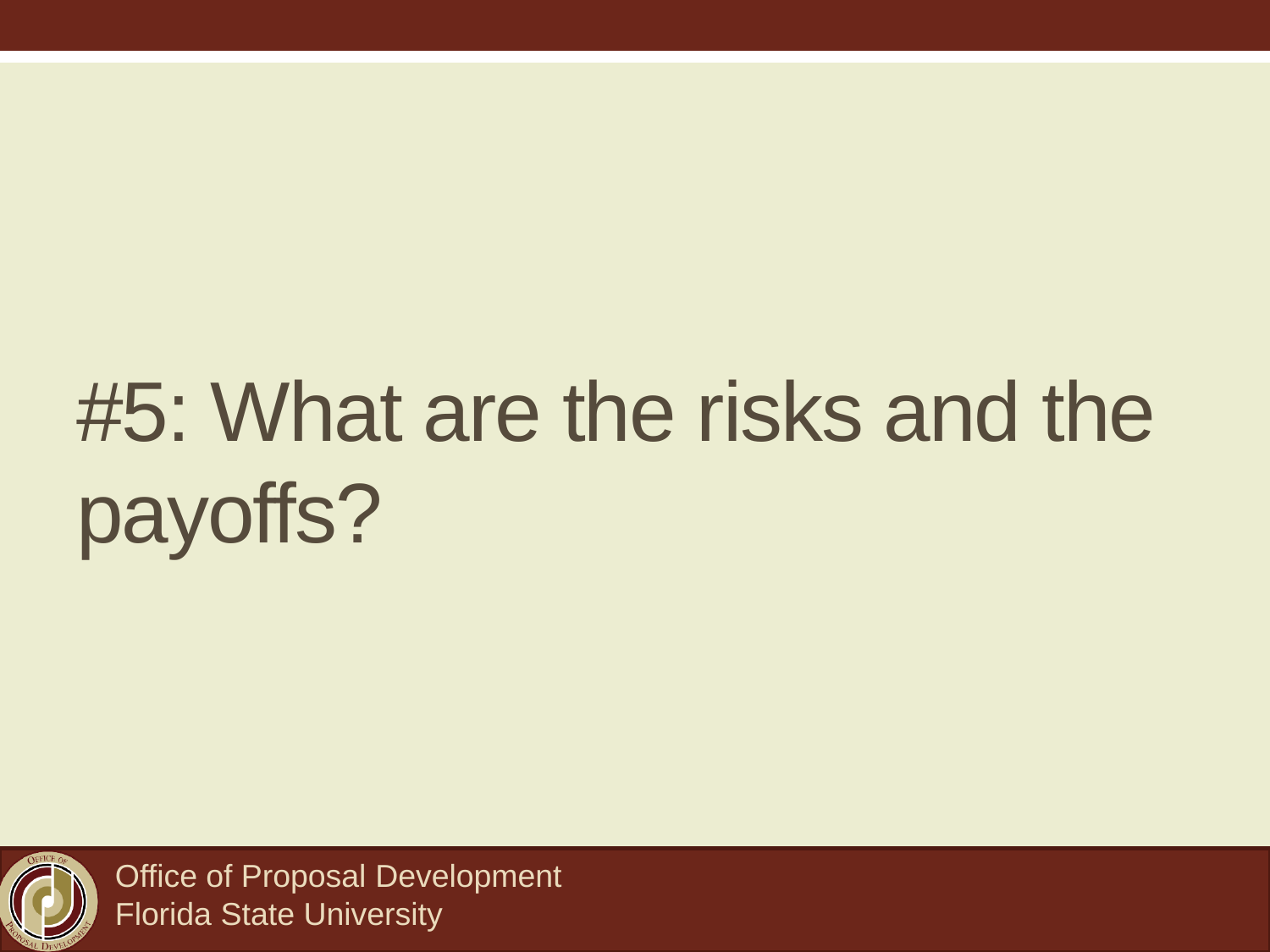## #6: How much will it cost? How long will it take?

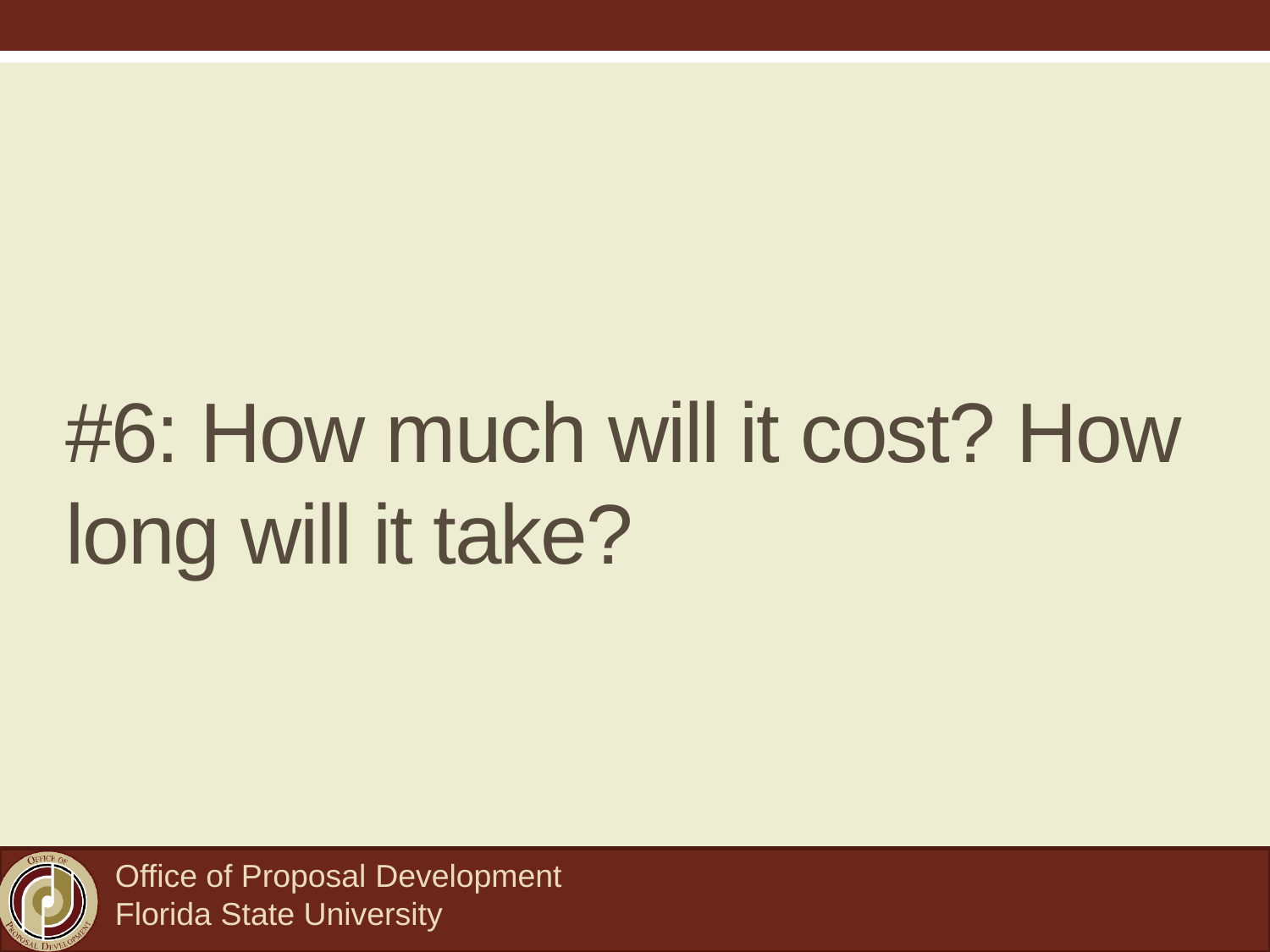## #7: What are the midterm and final "exams" to check for success?

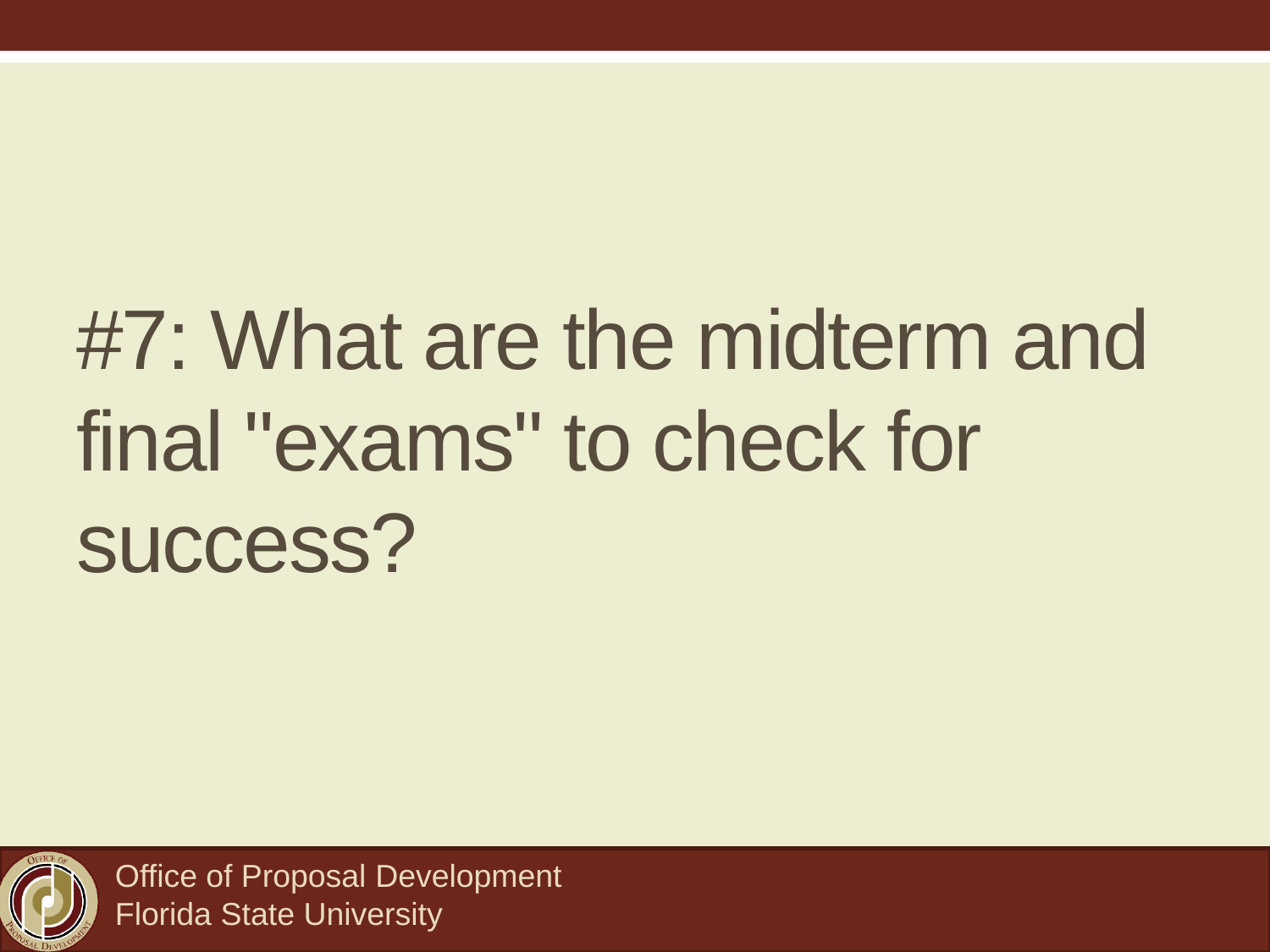## SMART Project Metrics

- **Specific**: Clear and focused to avoid misinterpretation. Should include assumptions and definitions and be easily interpreted.
- **Measurable**: Can be quantified and compared to other data. It should allow for meaningful analysis of progress.
- **Attainable**: Achievable, reasonable, and possible under conditions expected (i.e. budget and timeframe).
- **Relevant**: Fits with the project's overall theme.
- **Timely**: The work is doable within the performance period of the award.

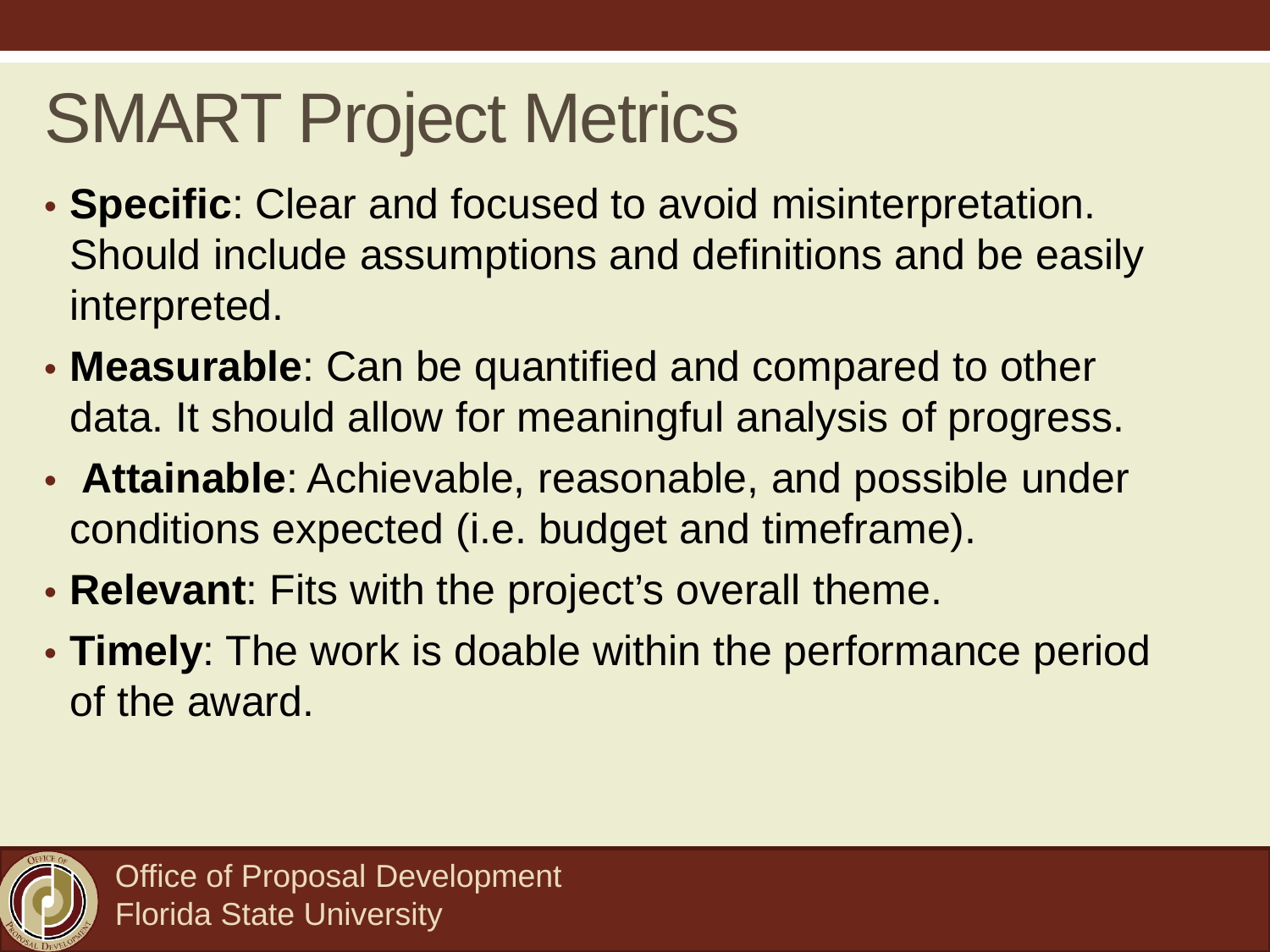• **Not SMART**: This project will examine middle and high school teachers to see how they learn, what influences their teaching, and will use the results to help them be better at their jobs.

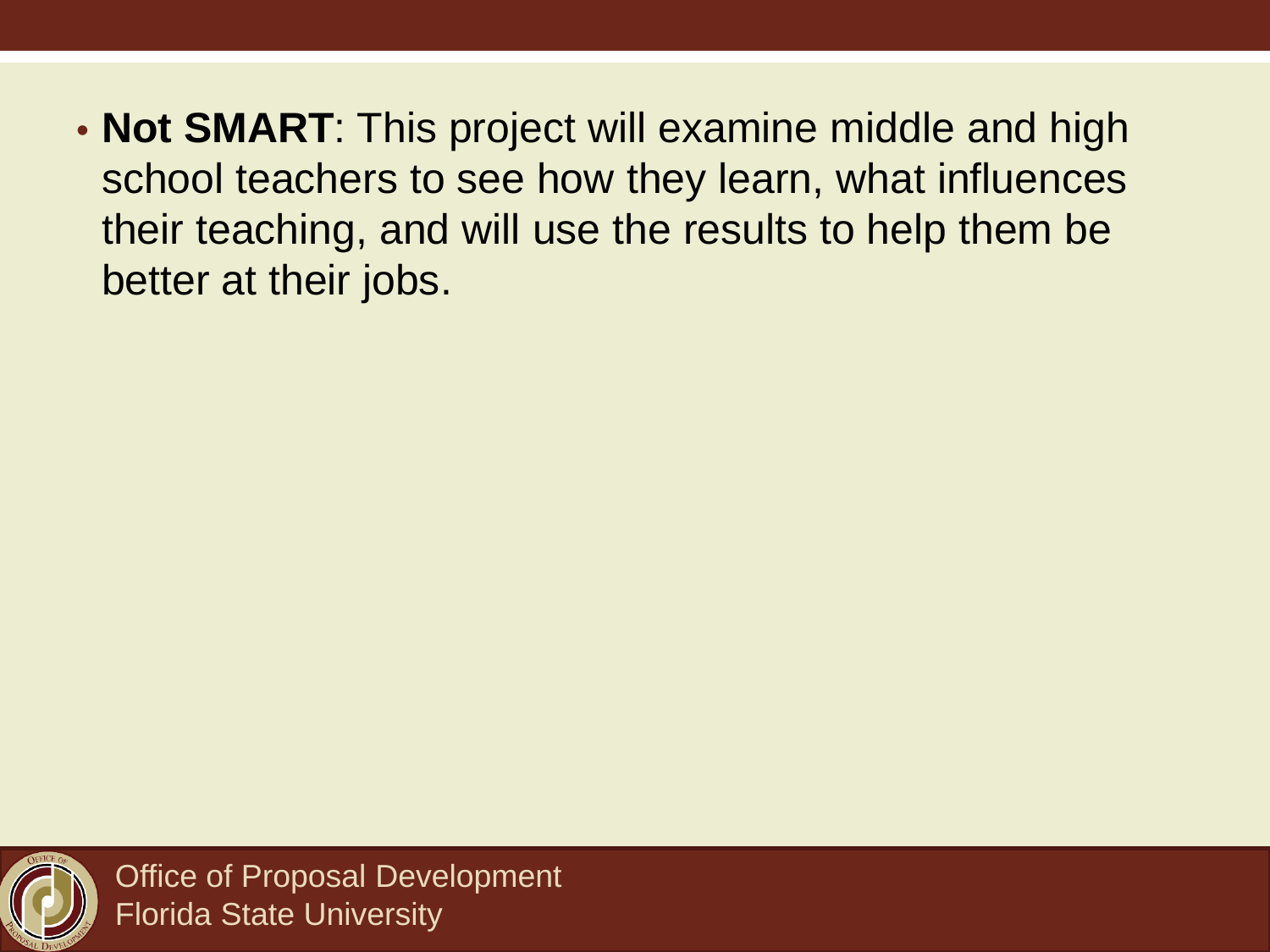• **SMART**: This project will conduct a statewide survey of 1,047 mathematics teachers and 35,304 students in 6th through 8th grades in 201 middle schools, and case studies of eight middle schools in Missouri to address the following research and educational objectives: 1) examine the nature of mathematics teachers' opportunity to learn for instructional improvement, 2) examine how work contexts influence the quality of teacher learning opportunities, 3) examine the impact of teacher learning opportunities on changes in student mathematics achievement over four years, and 4) work with district and school administrators to promote instructional improvement and student achievement by effectively providing learning opportunities to mathematics teachers.

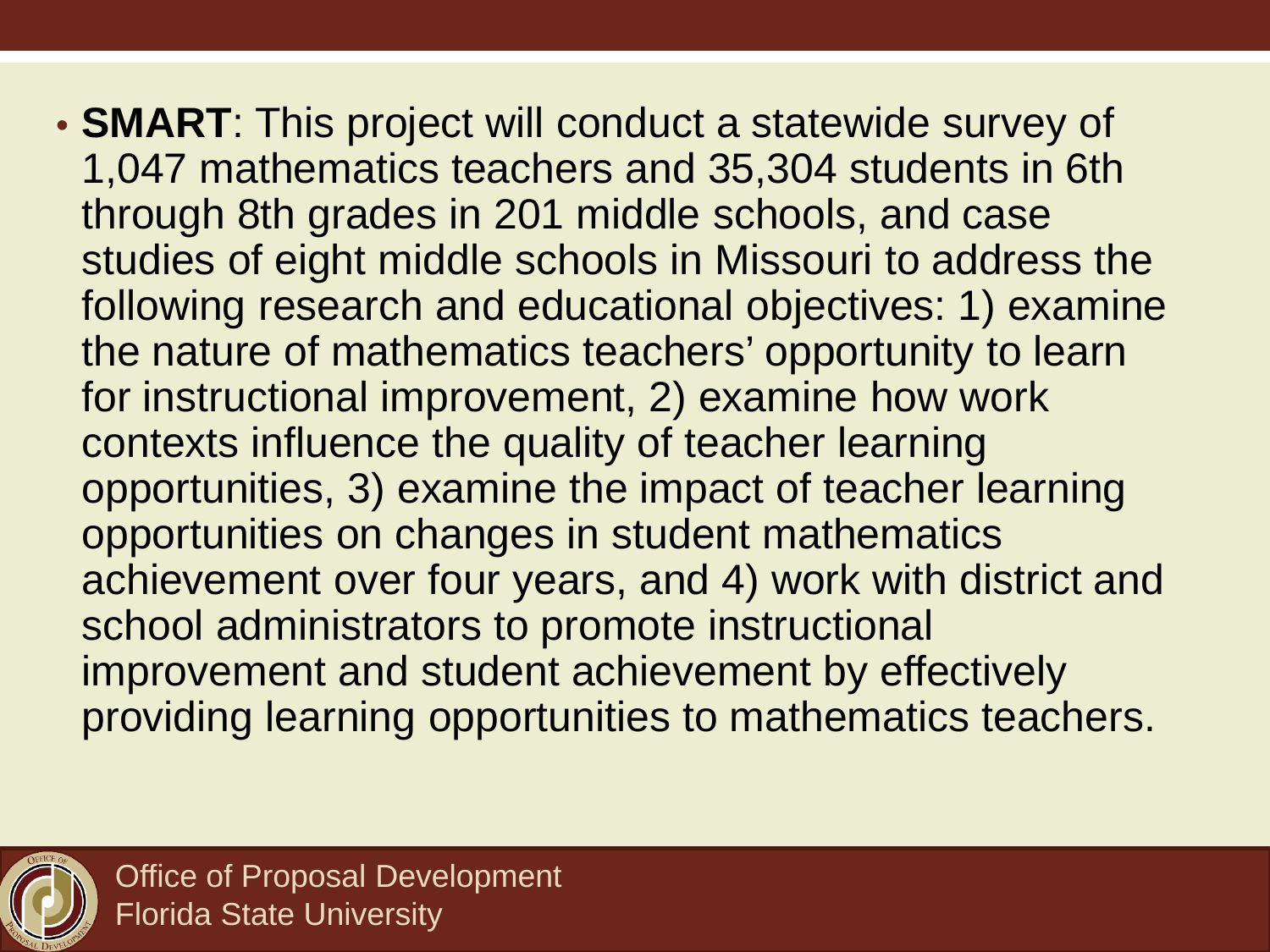## Commonly Recommended Changes

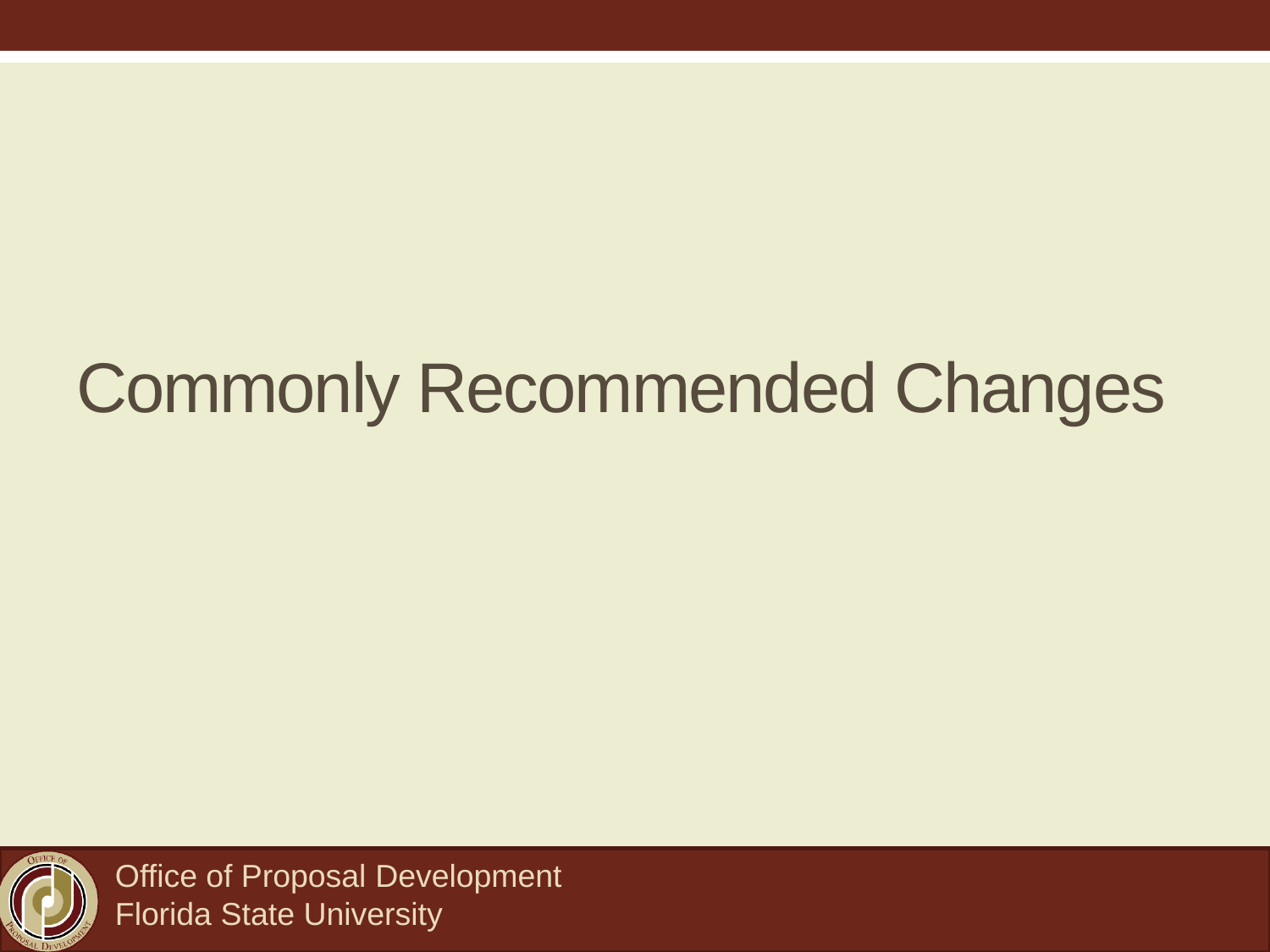### 1. Don't Title the Proposal like a Publication Article

- Titles should be:
	- Clear
	- Concise
	- "Active"
	- Interesting
- A good title makes the proposal more memorable
- Especially important for proposals to private foundations
	- Think about what would "look good in the news"

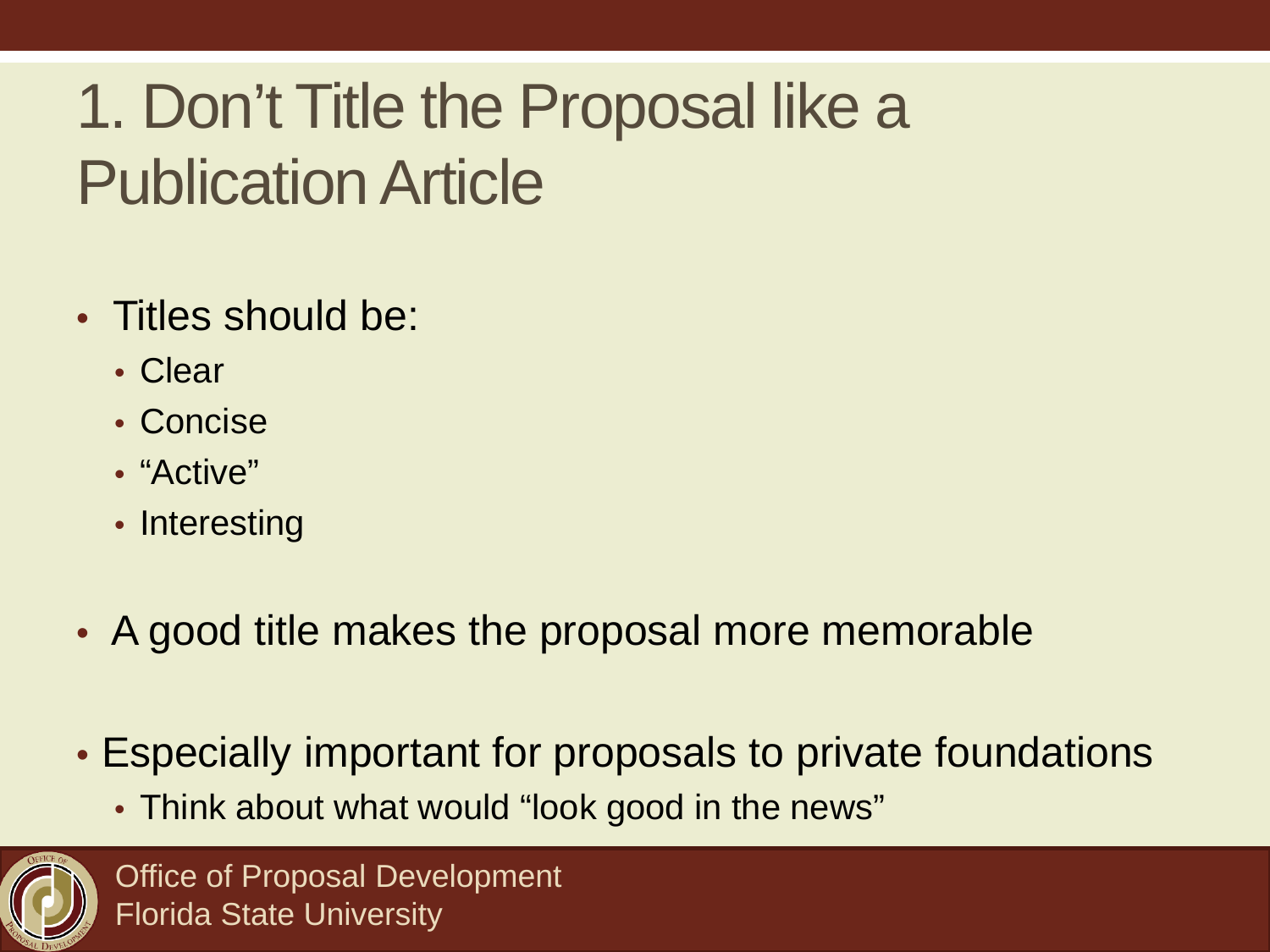

#### A general presentation on the mechanics of proposal preparation with a secondary specific focus on the National Institutes of Health

vs.

#### The Basics of Grant Writing- NIH

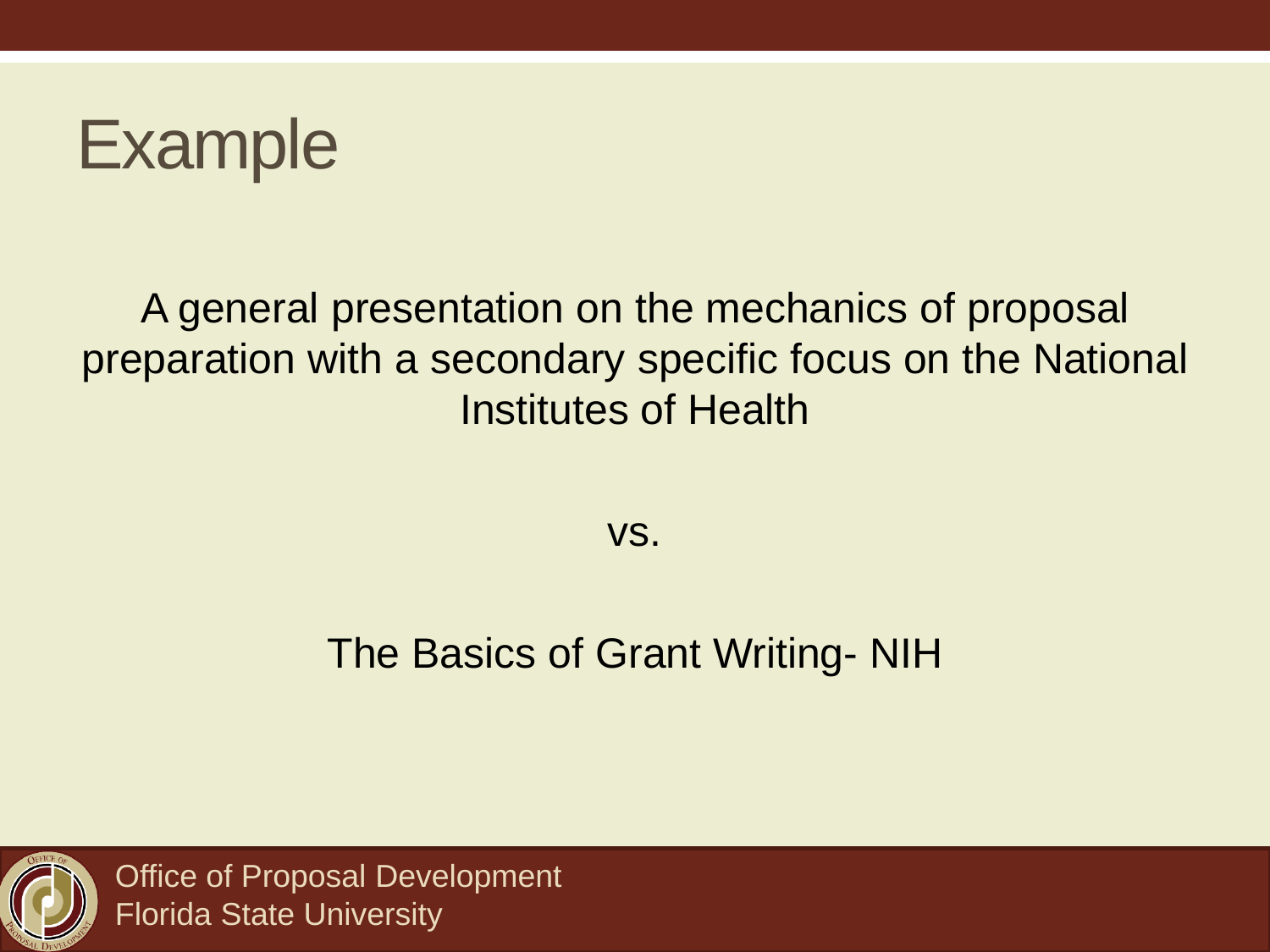### 2. The "What are you doing?" Statement

- The proposal should state within the first paragraph exactly what you are proposing to do
- Many people give in-depth backgrounds of the problem which build up to the reveal of their proposed solution
	- Good for novels, bad for proposals
- Lead with the solution, then explain why the problem is important

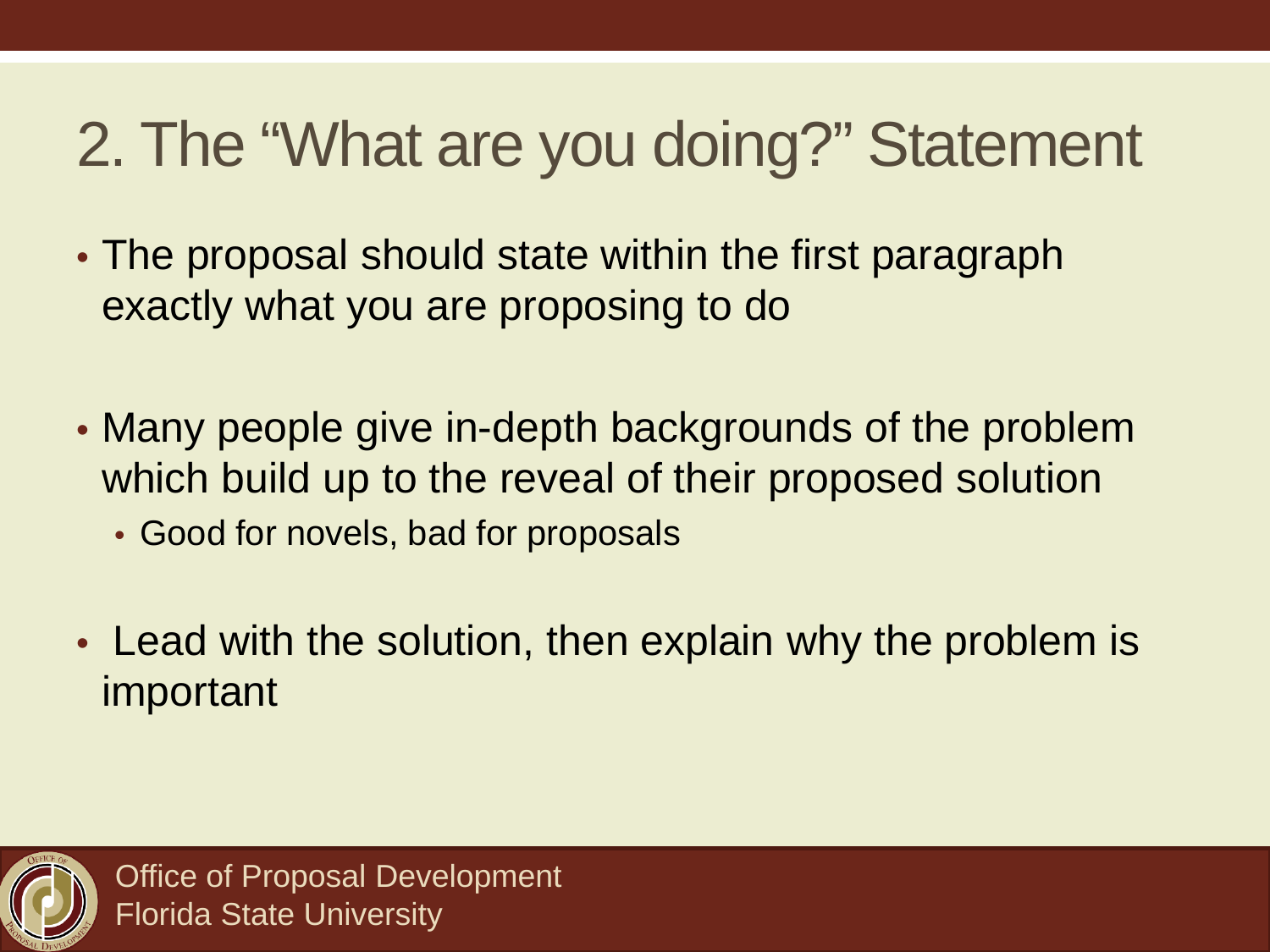### 3. Reduce Reviewer's Cognitive Burden

- No "big" words when "small" words will do
	- Elucidate= No
	- Explain= Yes
- Avoid run-on sentences because they make it more difficult to read without providing any additional information or they try to string together loosely related thoughts into one less clear one much like this sentence does.
- Use bold type, bulleted points, and graphics to call attention to key points

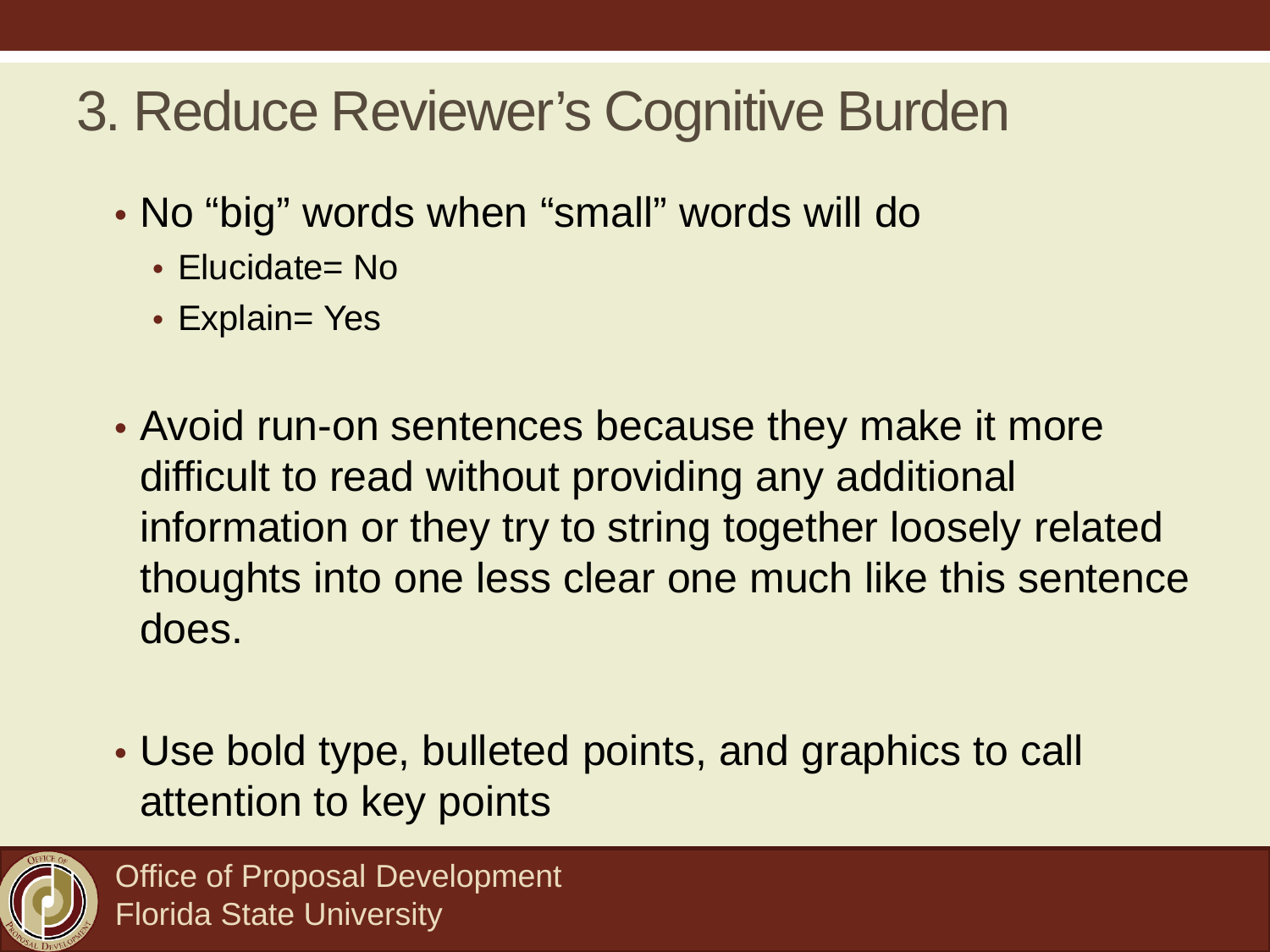## 4. If you have a point, make it

- **Avoid ambiguity at all costs**
- **Tell them exactly what you want them to think**
- **Don't ever leave it up to the reader to decide what you mean**

#### **Bad**

"The results of our experiment are shown in figure 1." "Based on our preliminary data, the next step in the project is clear." "I will work with my collaborator to complete the project"

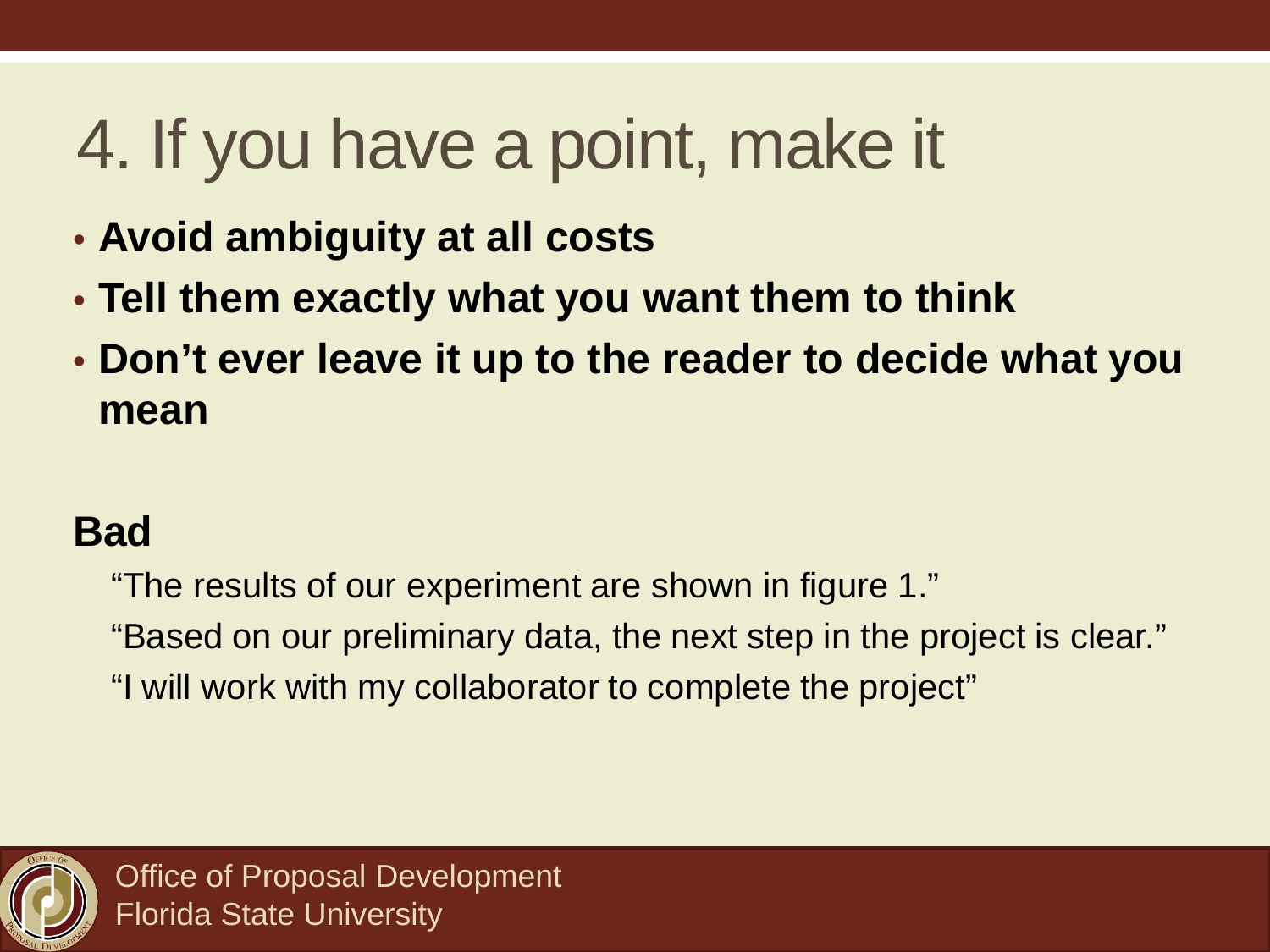## 5. Don't Neglect the Non-Research

- Project Management Plans
- Education/Outreach Plans
- Deliverables
- Team Qualifications
- **A poor job on any of these can be the difference between equally good research proposals**

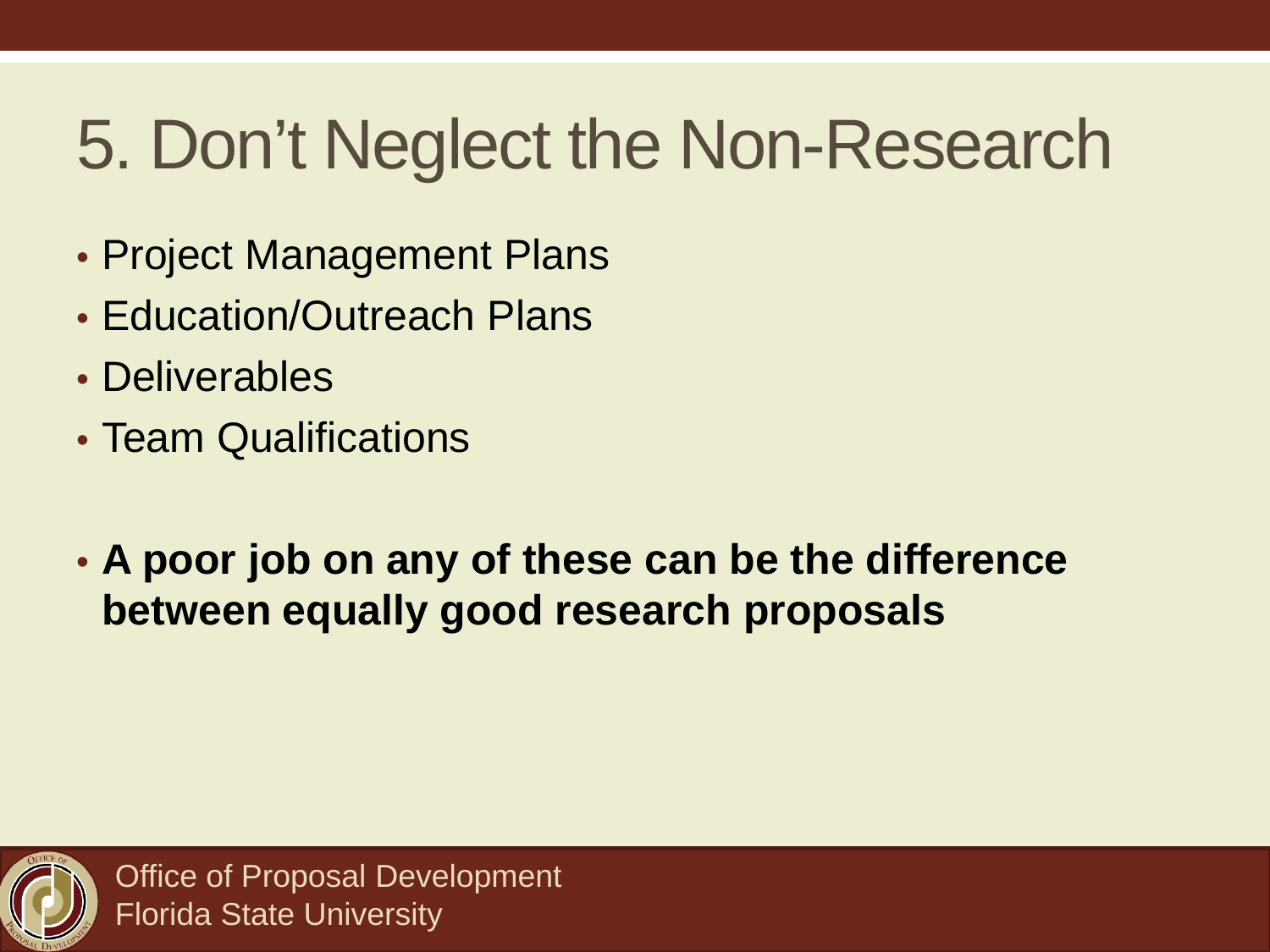## 6. Don't Neglect the Non-Narrative

- Proposals also require additional documentation beyond the project narrative
- Biosketches/CV's, letters of support, equipment and facilities descriptions, data management plans, post-doc mentoring plans, etc.
- These will take longer than you think to collect and format
- **Not completing these as instructed can get you rejected without review**

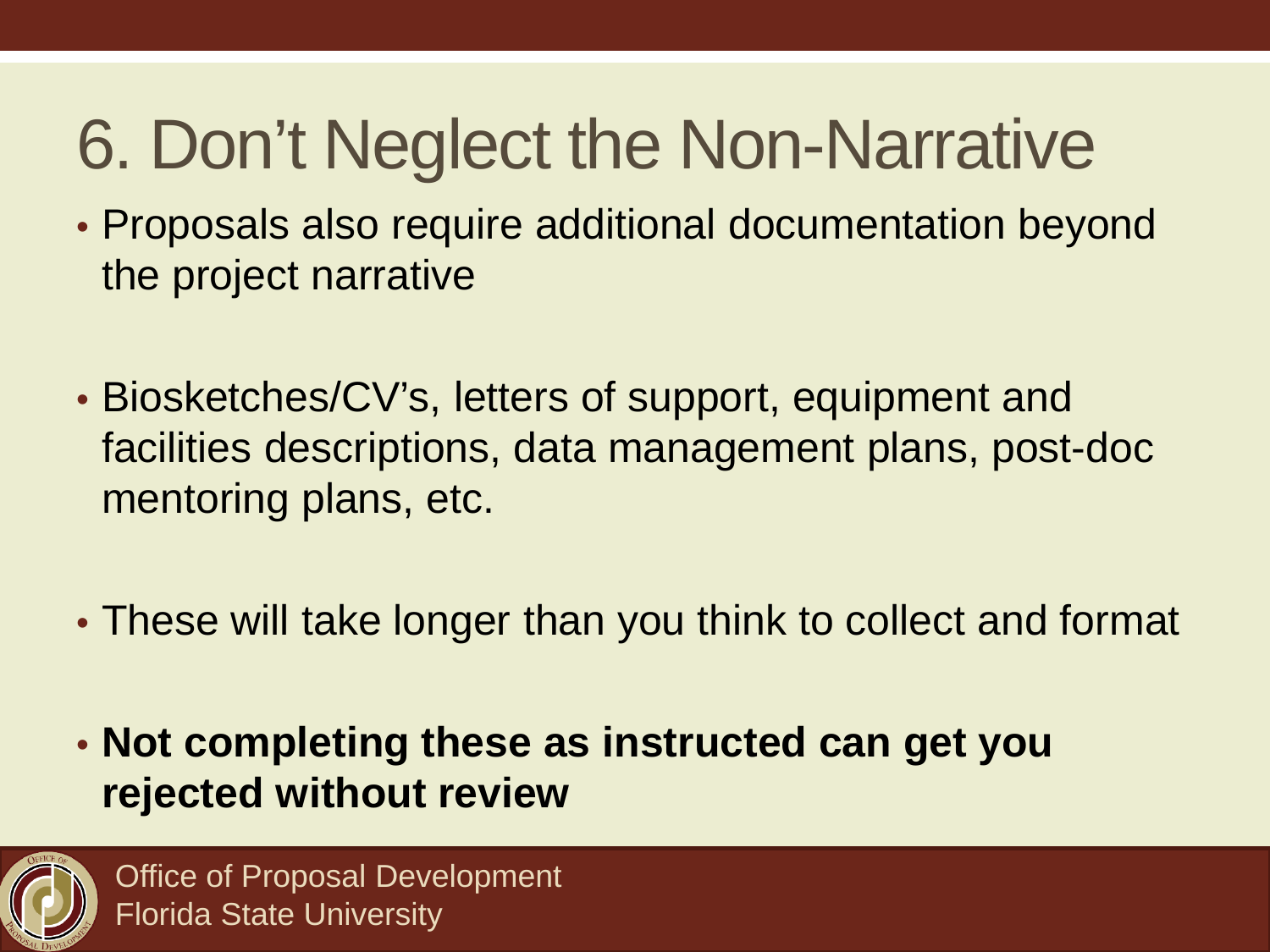## Budget

- Ask for exactly what you need
	- If you "pad" the budget with extra expenses, reviewers will call you on it
	- If you ask for too little, reviewers will question if you can accomplish your tasks
- Make sure to budget for all tasks
	- "How are they going to do it if they don't have any money?"
- Work with your department/college financial staff to complete the budget according to the funding opportunity's instructions.

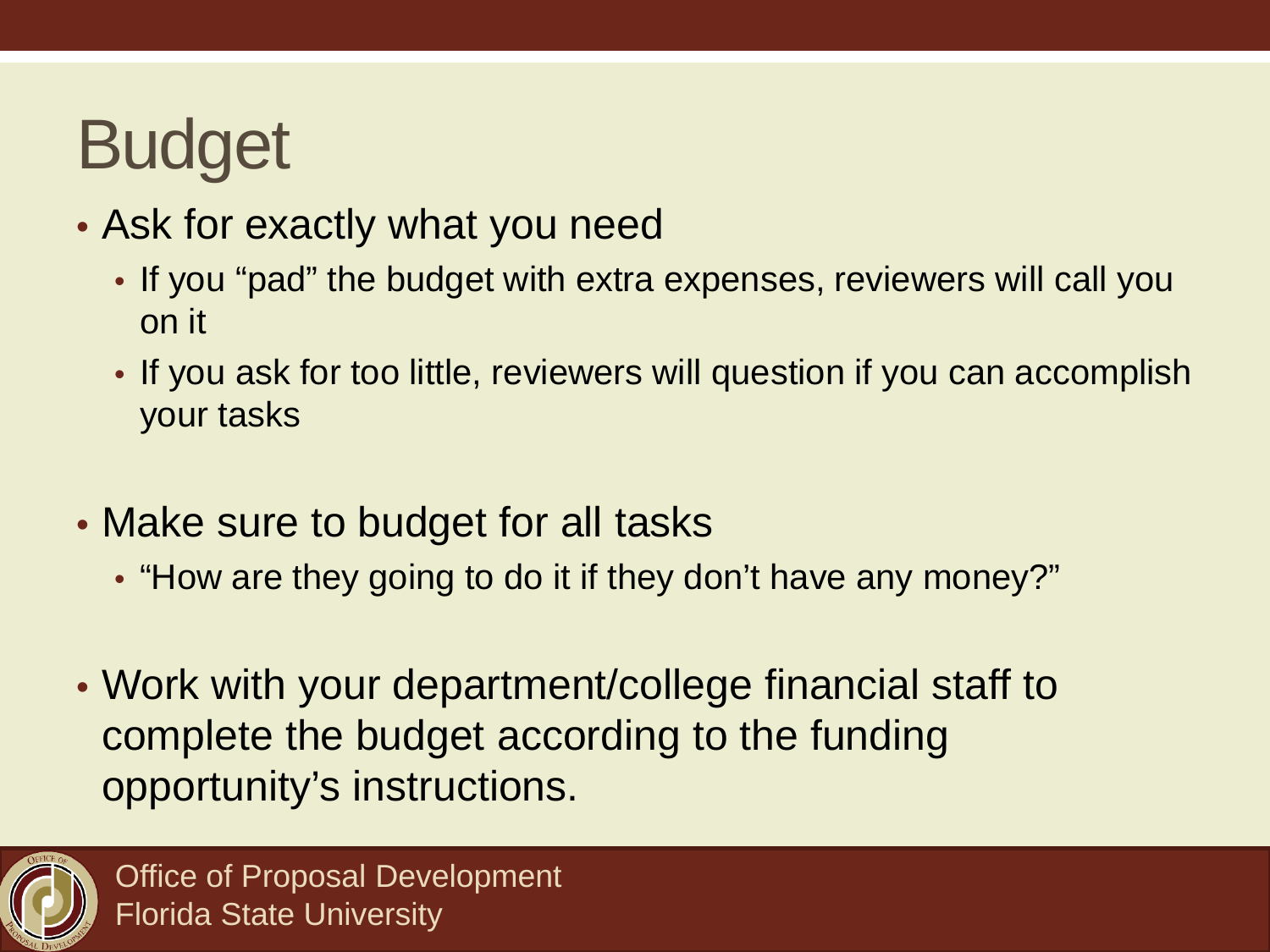### The Process

- Make sure that your proposal follows FSU's internal process for submission to the funding agency.
- If the project involves Human Subjects, Animal Subjects, or Hazardous Material at all, you must contact the correct office to obtain approval.
- Proposal's are due to Sponsored Research Administration or the Research Foundation at least 3 days prior to the funding agency deadline.

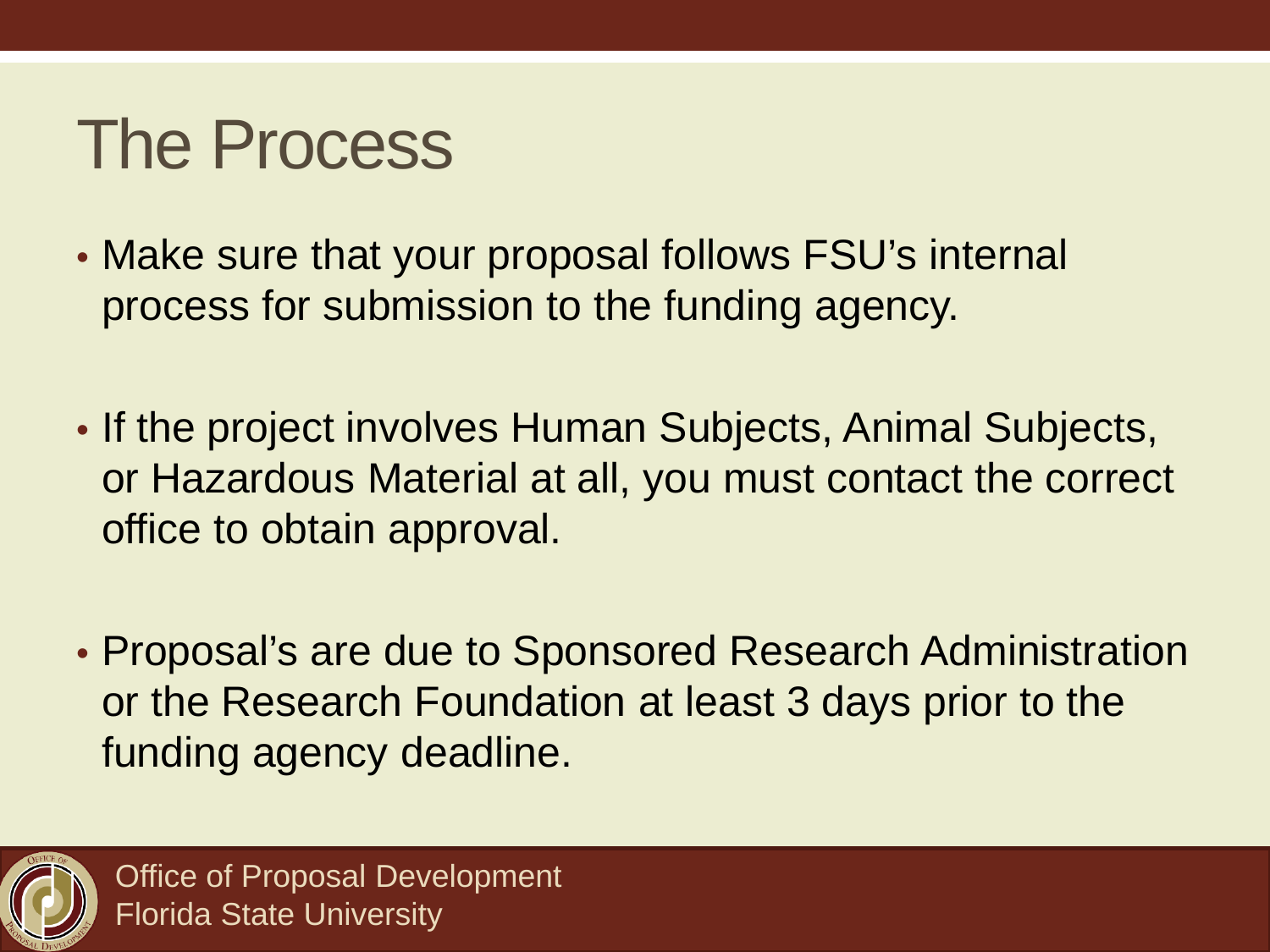# Questions?